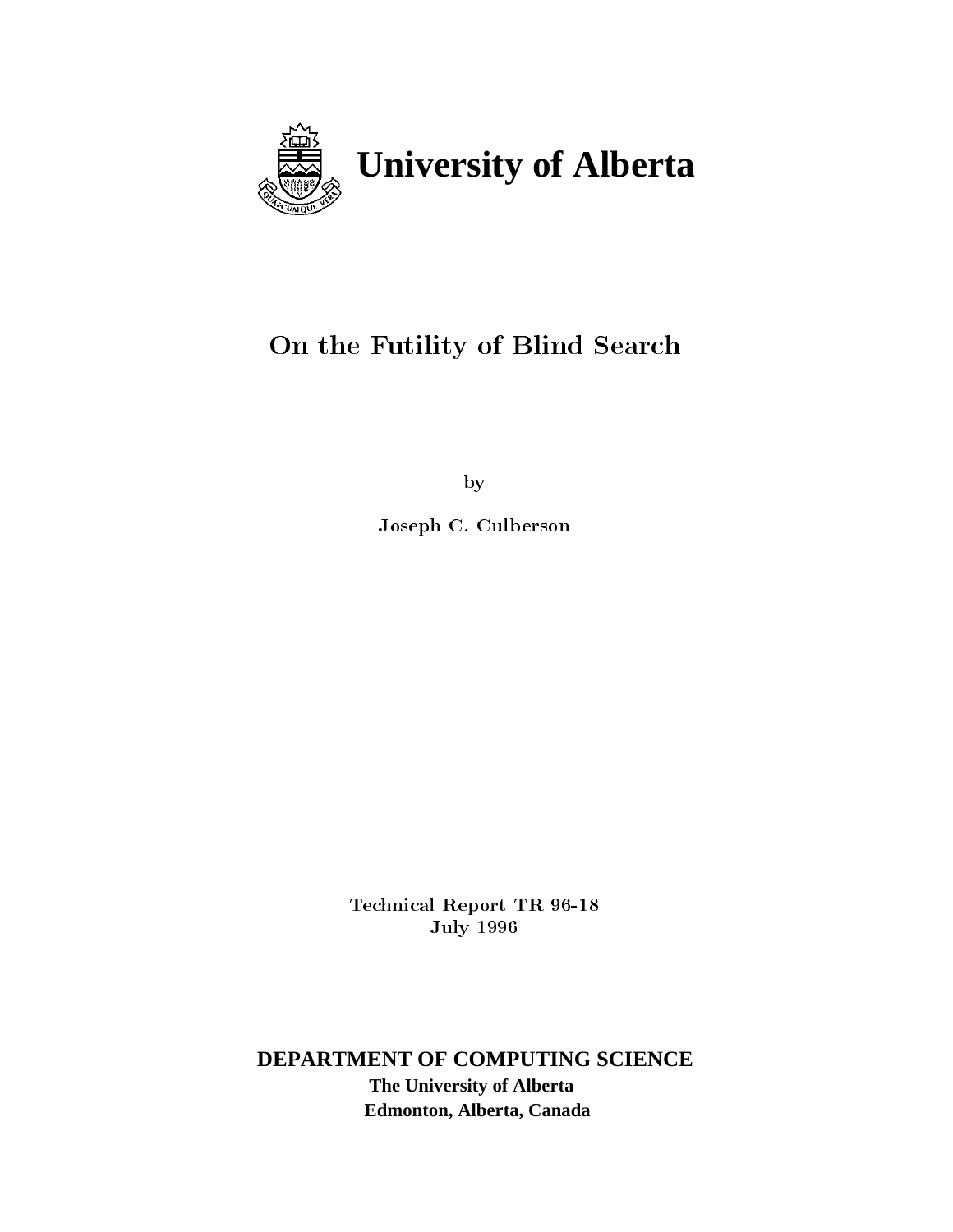### On the Futility of Blind Search

Joseph C. Culberson<sup>\*</sup>

september - september - september - september - september - september - september - september - september - se

#### Abstract

This paper might have been subtitled "An algorithmicist looks at no free lunch."

We use simple adversary arguments to redevelop and explore some of the no free lunch (NFL) theorems and perhaps extend them a little A second goal is to clarify the relationship of NFL theorems to algorithm theory. In particular we claim that NFL puts much weaker restrictions on the claims that an evolutionary algorithm can make than does acceptance of the conjectures of traditional complexity the ory And third we take a brief look at whether the notion of natural evolution relates to optimization, and what if any the implications of evolution are for computing. In this part, we mostly try to raise questions concerning the validity of applying the genetic model to the problem of optimization

This is an informal paper  $-$  most of the information presented is not formally proven and is either common knowledge- or formally proven elsewhere. Some of the claims are intuitions based on experience with algorithms, and in a more formal setting should be classified as conjectures The goal is not so much to develop theory as it is to perhaps persuade the reader to adopt a particular viewpoint

### Introduction

In the movie  $UHF$ , there is a marvelous scene that every computing scientist should consider. As the camera slowly pans across a small park setting, we hear a voice repeated each time by this it followed each time by this it follows. It follows the set of  $\mathbf{A}$ 

Supported by Natural Sciences and Engineering Research Council Grant No OGP- Department of Computing Science University of Alberta Edmonton Alberta community and contract community and contract contracts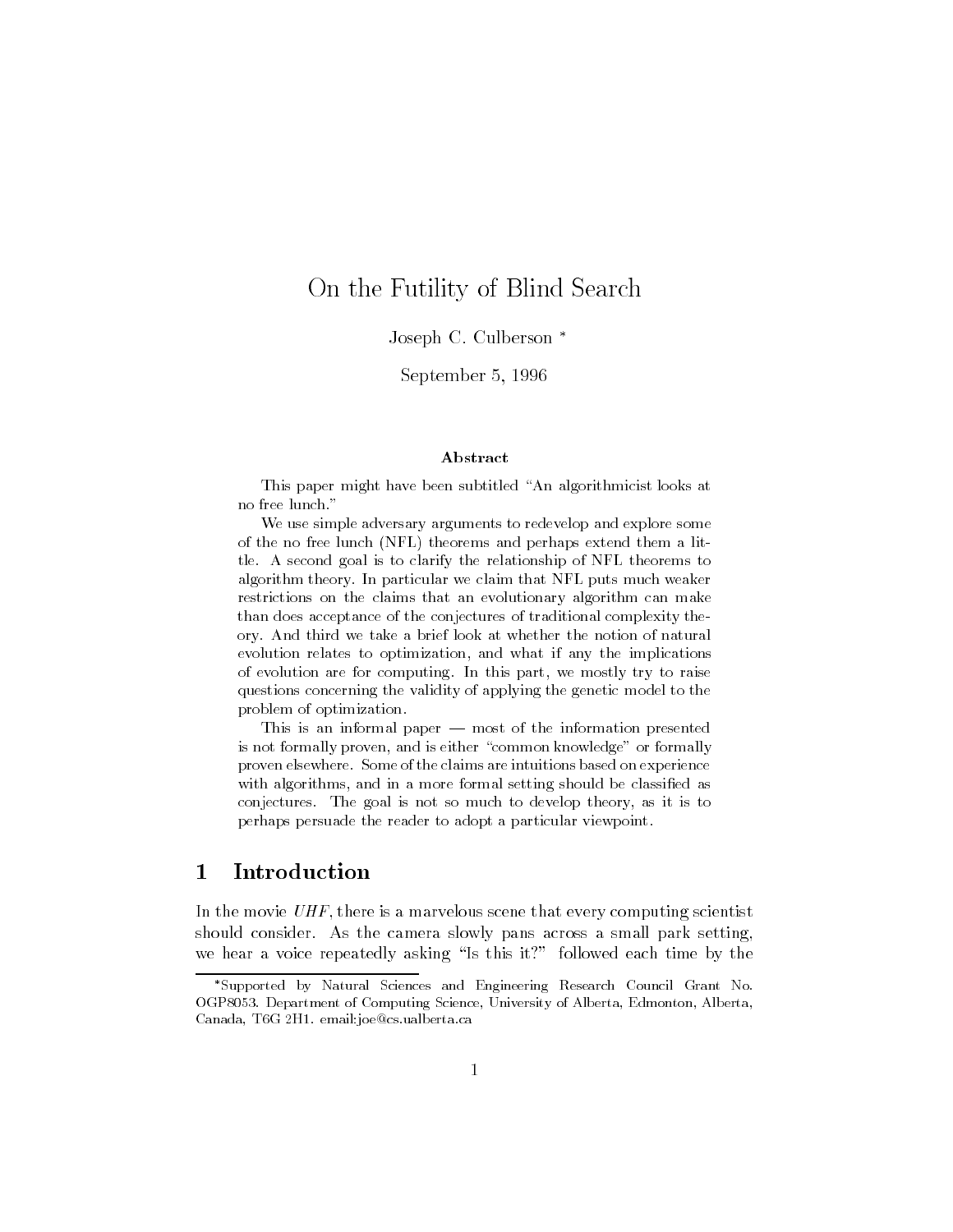response -Nah As the camera continues to pan it picks up two men on a park bench, one of them blind and holding a Rubik's cube. He randomly gives it a twist, then holds it up to his friend to repeat the question/answer sequence yet again

This is blind search. The searcher has a minimum of information, and gets back a minimal amount of response in terms of information from the environment. In the literature on diverse areas related to search, there are numerous papers purporting to address the issue of a general problem solver, no knowledge search engine, universal learning machines, arbitrary representation evolvers, or other blind search mechanisms. In general, there is an understandable desire to have a -magic bullet algorithm that can solve any problem of course, and results of Turing  $\vert$   $\vert$  and the results already  $\vert$  and still there seems to be a persistent belief that it should be possible to have an algorithm that outperforms all others or that we can somehow identify an operator that will work to our advantage under any circumstances

The No Free Lunch and Macready in the No Free Lunch and Macready in the Northern and Macready in the Northern and Ma out the inherent hopelessness of such beliefs. In fairness of course, few researchers would be prepared to defend the *complete generality* of their proposals if pressed. Still, these theorems have generated much controversy throughout the Evolutionary Algorithms (EA) community in part because not everyone seems willing to accept the full implications

Although most researchers would readily accept that there must be some regularity inherent in a function if an algorithm is going to make progress Wolpert and Macready make the further point that unless the operators of the algorithm are correlated to those features, there is no reason to believe the algorithm will do better than a random search Yet when such operators are evaluated, the description of the conditions under which the particular operator or algorithm will succeed or fail is often slighted. For example, there are numerous papers in conferences from the early years of GAs purporting to show that two point crossover is better than one point, or that crossover is more (or less) effective than mutation or that certain selection methods outperform others, and so forth. These claims were often supported by some type of global analysis (frequently based on the Schema Theorem) and selected experiments on various test suites The NFL theorems make it clear that any such claim is inherently false unless it is coupled with a disclaimer such as -under the prescribed assumptions or -on the functions tested In particular, no such claim can ever be made with respect to all possible functions, or even sufficiently large classes of functions as we illustrate below.

recept much definition and meaning  $\mathcal{L}$  and meaning  $\mathcal{L}$  . The interpretation and meaning of  $\mathcal{L}$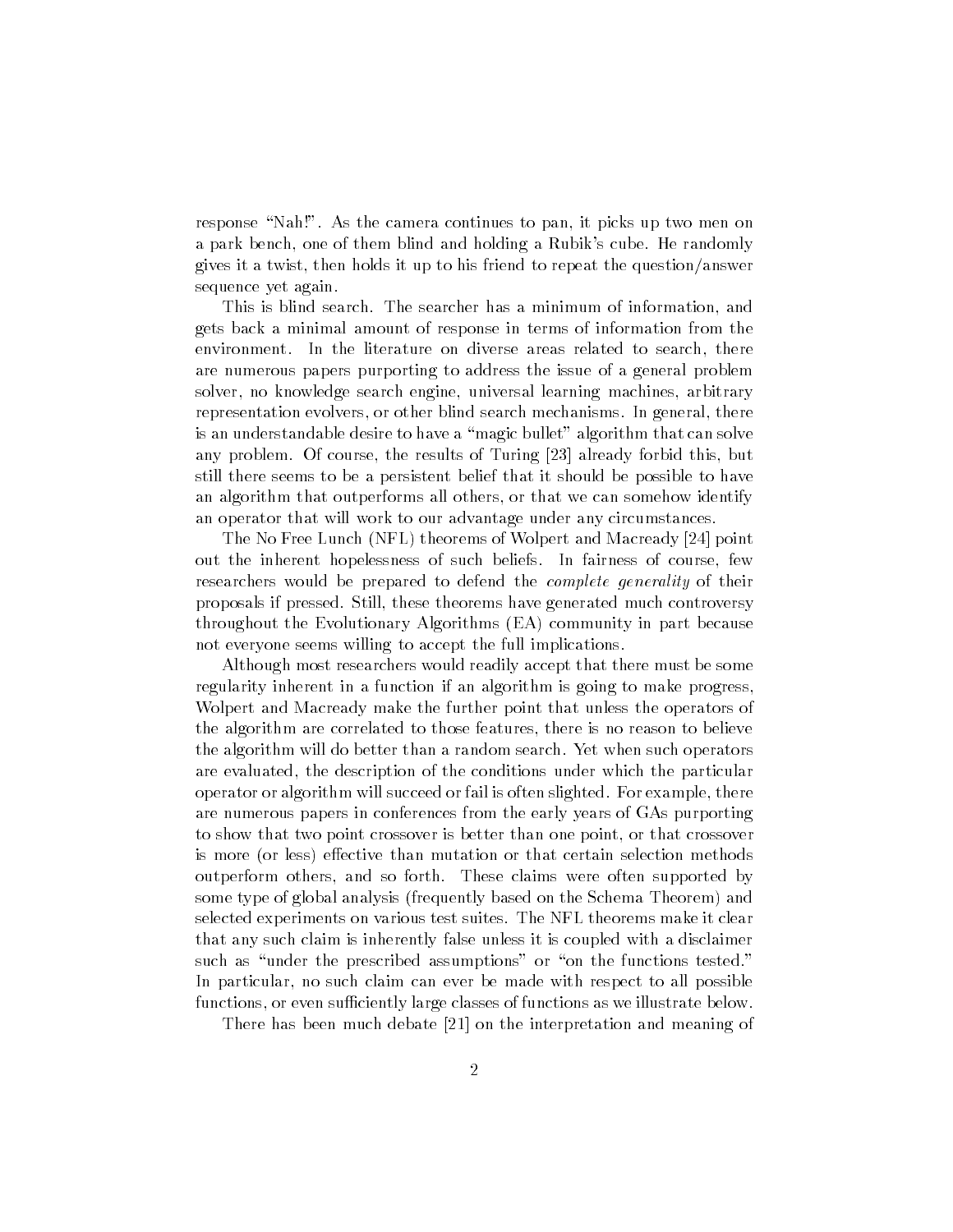the no free lunch (NFL) theorems for search. Some of this has centered on real life to - real life problems some on the relationship problems some on the relationship of the relationsh to standard complexity theory. This paper will it is hoped, serve three purposes First it will present the NFL results using simple informal adversary arguments that may be more intuitive, at least for those from an algorithms background

Second, we will attempt to make convincing, although informal arguments to relate NFL to traditional complexity theory Our view is that the restrictions imposed by NFL are of much weaker impact than the claims of algorithms theory based on conjectures such as that all the following are proper inclusions

#### $P \subset RP \subset NP \subset PSPACE$

Finally, we present a short section on Myopic Search and the idea of competitive edges; that is, search where we have partial information, but not complete knowledge of the problem, and would be happy to make some gain over known solutions In some classes the NFL theorems do not apply at least not in their full generality. We contend that it is here that research on adaptive algorithms, incorporating as much knowledge as is available. is most likely to be fruitful. We also speculate on the nature of natural genetics from a computational search perspective and ponder the somewhat philosophical question of how life could arise despite the NFL theorems In particular, we contend that the fact that life evolved does not imply that genetic search is an efficient *universal* problem solver.

# Part I An Adversary Approach to NFL

### Computational Models and Blind Search

Genetic algorithms 
GAs are often touted as -no prior knowledge algo rithms This means that we expect GAs to perform without special informa tion from the environment. Similar claims are often made for other adaptive and evolutionary algorithms

One computational model of this expectation is the following. An algorithm A generates a binary string which is then evaluated by the environ ment  $\mathcal E$ . This is the only means the algorithm has of communicating with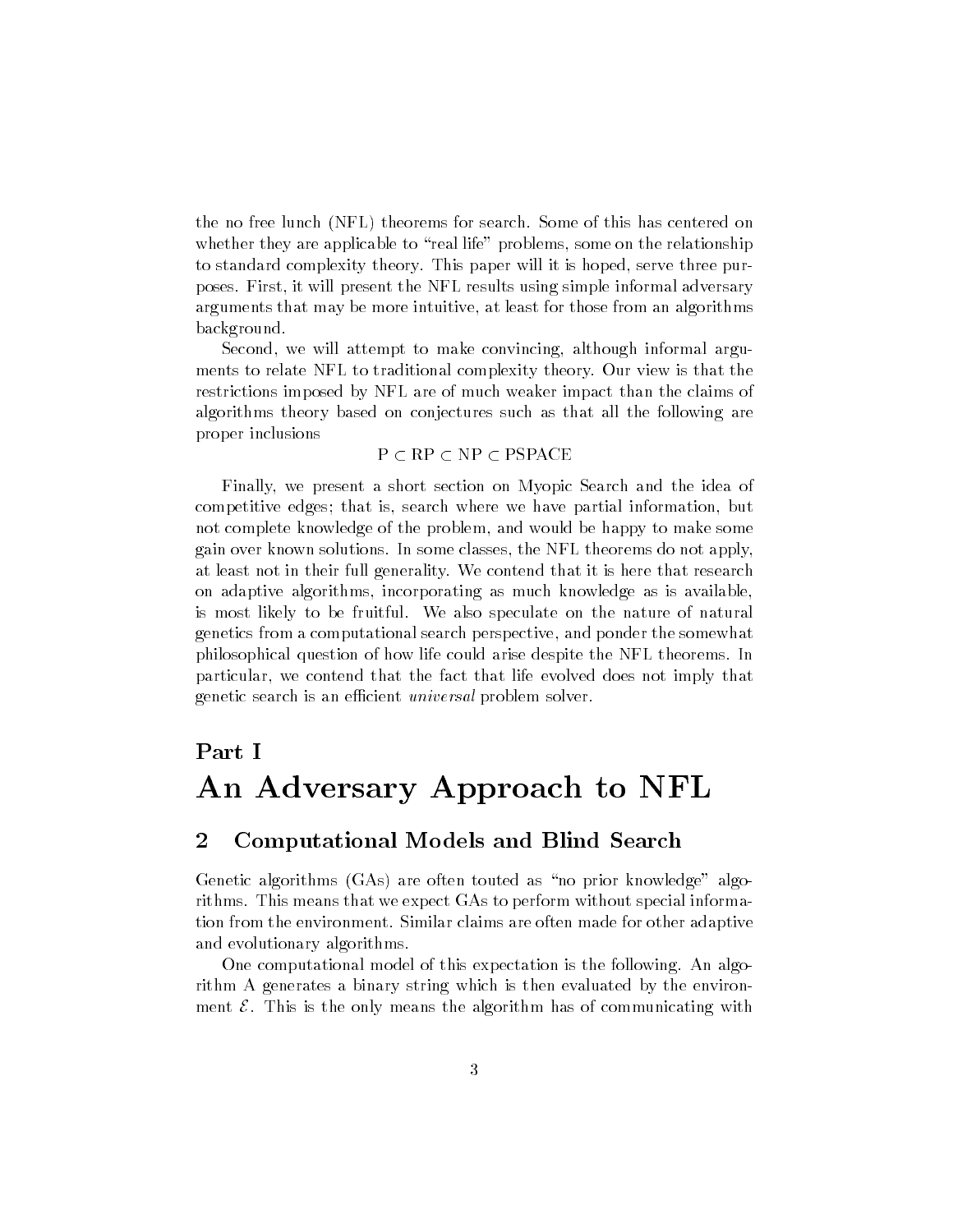the environment. The environment acts as a black box, and so we refer to this as the *black box* or *blind search* model. I suppose we could also call it the -friend on a park bench model Since almost all computers in current use are based on binary logic the restriction to a domain of binary strings will be enforced in practice as soon as we try to implement any optimization algorithm, and so is not a significant restriction. For example, the analysis also applies to domains using larger alphabets since larger alphabets can and must be encoded using binary strings. The observations we make will apply to any search algorithm, such as genetic algorithms, simulated annealing, neural nets, hill climbers and many, many others.

The question arises -is this a reasonable model to pit an algorithm  $\mathcal{A}$  and  $\mathcal{A}$  . The matrix theorem is the matrix of the sections of  $\mathcal{A}$  , which is the section of the section of  $\mathcal{A}$ this question in the negative. They prove within a formal setting that all optimization algorithms have equivalent average behavior when pitted against such a black box environment

In this presentation, let us use a different approach to this theorem based on a standard tool of complexity analysis, the *adversary argument*. Adversaries are ideally suited to the black box model. We assume that an adversary is sitting in the black box and that each time an input is to be evaluated the adversary chooses the value of the string. We may place various constraints and conditions on the values the adversary can choose to mimic various computational models we have in mind. However, the important idea of an adversary is that it gets to choose its values at the time the request is made; that is, the adversary constructs the function being searched -on demand

For our version of the NFL, we consider the classes of functions  $\mathcal{F}_n =$  ${f: S^n \to \mathcal{R}}$ , where  $\mathcal R$  is some finite discrete range and  $S = \{0, 1\}$ . We will normally drop the subscript n. For this paper we will usually assume that  $\mathcal R$  has a total ordering, and that the objective of the search is to find some string in S that is optimal under  $f$ . In order to ensure that the functions are denned over all of St, we may misist in our model that the algorithm will always eventually generate eventually generate eventually string in the domain See  $\mathcal{A}$ discussion of this restriction. The arguments below do not really depend on this restriction. We use  $N = 2^n$  for the number of different strings in  $S^n$ .

In order to compare algorithms, we need a measure of performance for any algorithm A on a function f, denoted  $\mathbf{M}_{\mathrm{A}}(f)$ . We extend our notation with  $\mathbf{M}_\text{A}(\mathbf{F})$  to mean the average performance over all functions in the class **F**. In practice this measure may be the (expected) number of string evaluations until an optimum string is generated, or some measure of goodness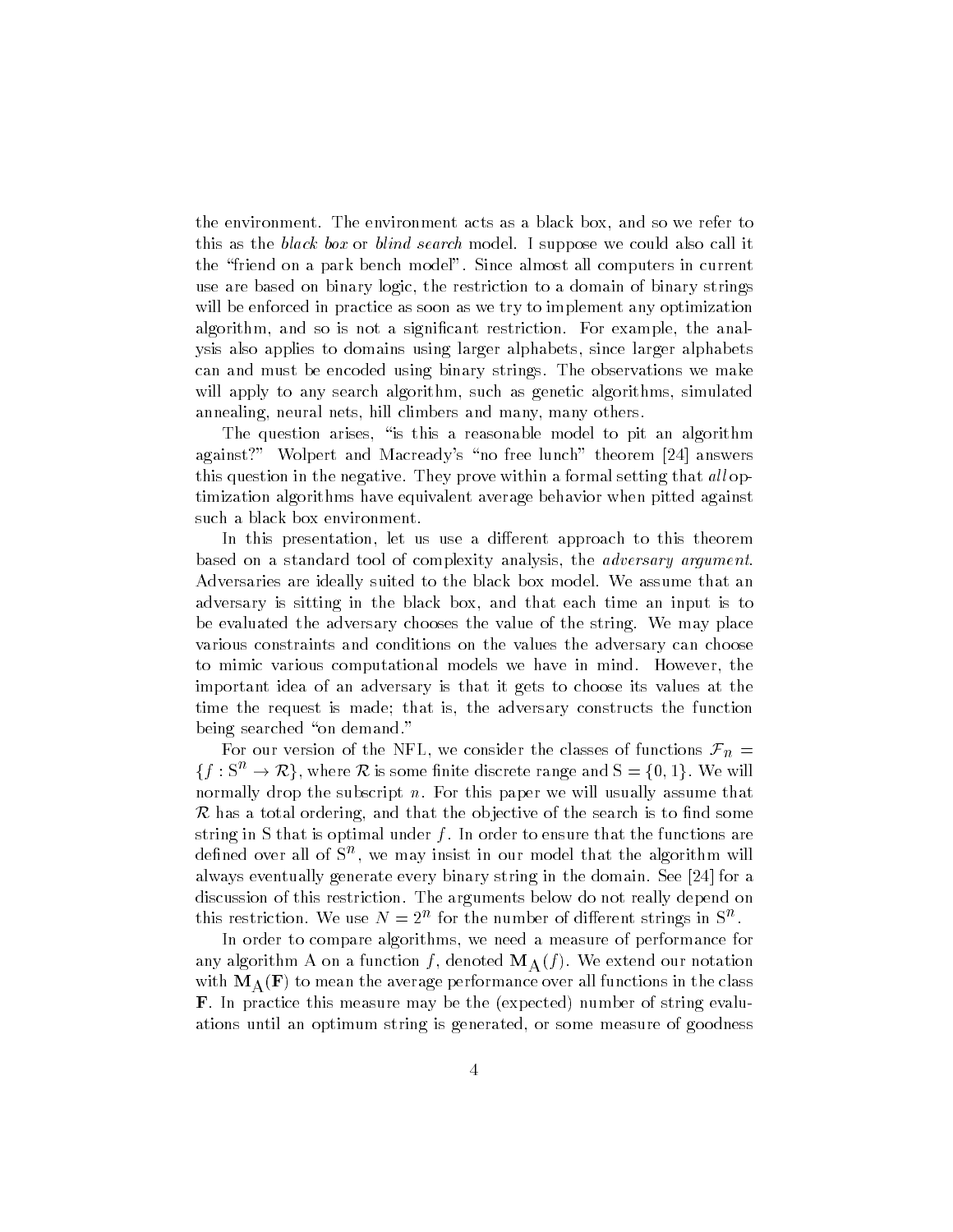of an approximation after a specified number of evaluations. Wolpert and Macready consider the histogram of values seen after <sup>m</sup> distinct strings are evaluated. The above measures are then derivable from the histogram. The NFL states that the histogram, and thus any measure of performance based on it is independent of the algorithm if all functions are considered equally likely

Observation: NFL(1): For all algorithms  $\rm A_1, A_2, M_{A_1}(\mathcal{F})=M_{A_2}(\mathcal{F})$ in the black box model

**Proof:** Consider the following adversary. When  ${\cal E}$  receives a string, if the string has been previously evaluated, the adversary returns the previously used value, otherwise it assigns a randomly generated value from  $\mathcal{R}$ . Thus, the sequence (histogram) of values observed is independent of the sequence of generated strings, and so expectations are equal.

For any algorithm, the adversary process randomly generates a function with equal probability from  $\mathcal F$  (or a partial function if the algorithms do not generate all possible strings and we only count up to the minimum number generated), since the string-value pairs of the function are independently and uniformly assigned

We let RE represent a random enumeration search; a search which generates *n*-bit strings in random order without repetition. Although this algorithm is not practical to implement it serves as a theoretical basis of comparison. A practical algorithm, in the sense that it is easy to implement even if not particularly efficient on any algorithm, is a cyclic (mod  $N$ ) search starting from a random initial point. This cyclic algorithm has the property that it uses the same expected number of string evaluations to find the optimum as RE against *any* adversary, even if the adversary is restricted to a single function

An immediate corollary of the NFL is that all algorithms are equal to RE under the blind search model of computation

We can refine the NFL theorem by noting that even if we constrain the adversary to make its selections from  ${\cal R}$  without repetition the proof still holds. Thus, even if we restrict  $\mathcal{F}_n$  to bijections and  $\mathcal{R} = [1, 2, \ldots, 2^n]$ , we can do no better than a random enumeration on average

In practice we may wish to restrict our attention to some subclass of functions  $\mathbf{F} \subset \mathcal{F}$ . The following is immediate:

Observation: NFL(2): If  $\rm M_A(F) < M_{RE}(F)$  then  $\rm M_A({\cal F}\setminus F)$  >  $\mathbf{M}_{\mathrm{RE}}(\mathcal{F}\setminus\mathbf{F})$  .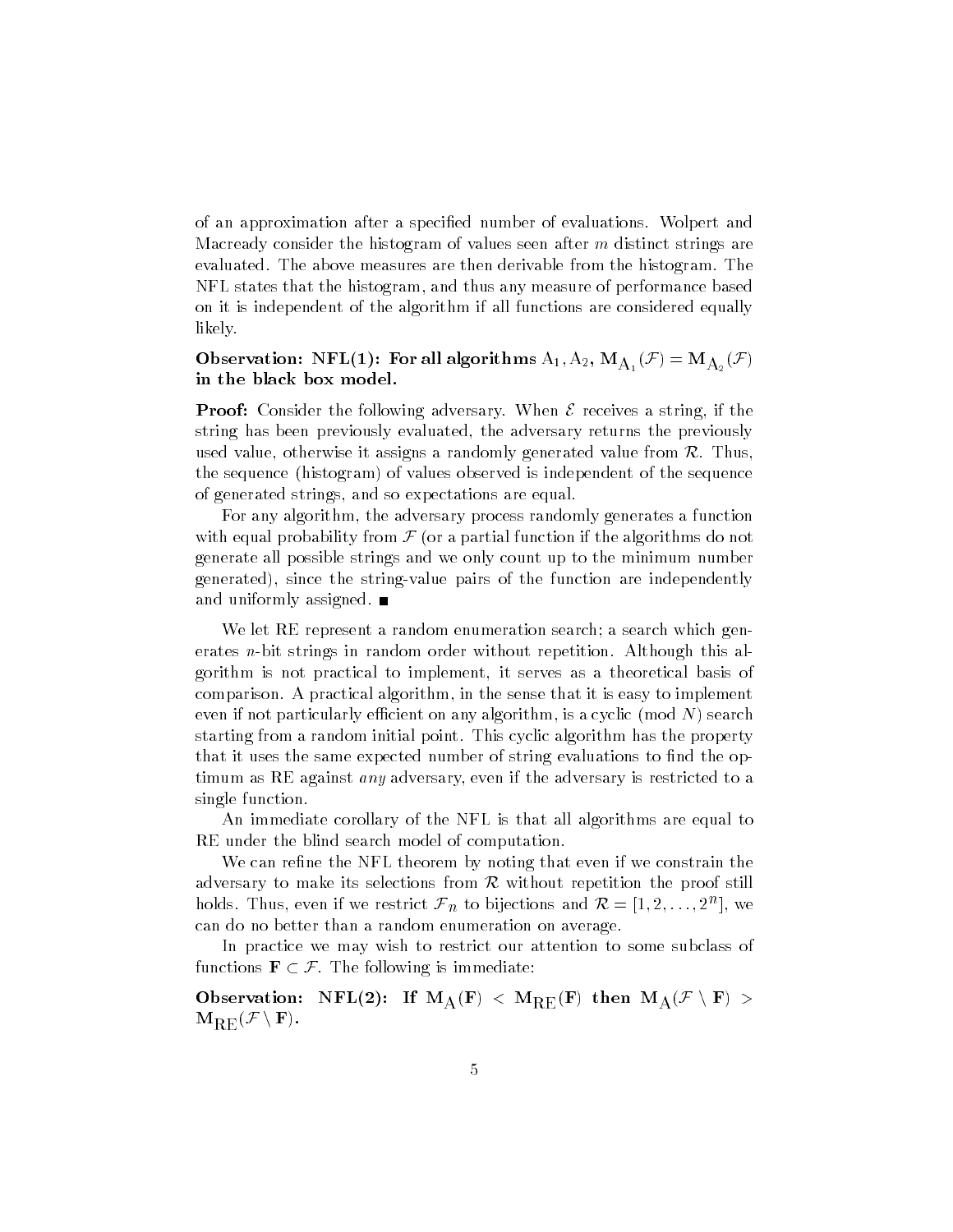Thus any algorithm which attempts to exploit some property of functions in a subclass of  $\mathcal F$  will be subject to deception for some other class, in the sense that it will perform worse than random search The situation is even more bleak than this might seem to imply. Informally, let  $\mathbf{F}_{\mathbf{A}}(\xi)$  be the class of functions for which the optimal string is found (i.e. is in the histogram) -on average after 
at most string evaluations using algorithm A

Observation. The proportion of bijections solved by any  $\Lambda$  with expected eciency is

$$
|\mathbf{F}_\text{A}(\xi)|\leq \frac{\xi}{2^n}
$$

Proof Informal We use the same adversary as before Since the value sequence is independent of the string generation order, we need only note that the claim is based simply on the fraction of runs in which the adversary generates the optimal value within the first  $\xi$  strings.

This says for example that any algorithm that we wish to run in poly nomial (i.e. in  $n^+$ ) expected time can do so on only an exponentially small  $(n^2/2^2)$  fraction of the set of all possible functions.

In summary, the basic problem is that to apply any algorithm to all *possible functions* (or even all possible bijections on a restricted range) we have to give the adversary far too much power. As a result, the adversary is able to generate values for us that are completely independent of the algorithm in use

This power carries over even if we are only interested in marginal im provement for example in a competitive random environment between two or more algorithms. Since the adversaries generate the next values completely at random it is irrelevant what method the algorithms use to gener ate their next strings. Who wins the next round is determined by the adversary independently of the algorithms, provided they both generate strings not previously seen

#### 3 The Futility of Blind Transformations of the En coding

Many papers discuss isomorphisms and transformations of functions and search spaces, sometimes directly as for example in the use of Gray codings, and sometimes in terms of alternative encodings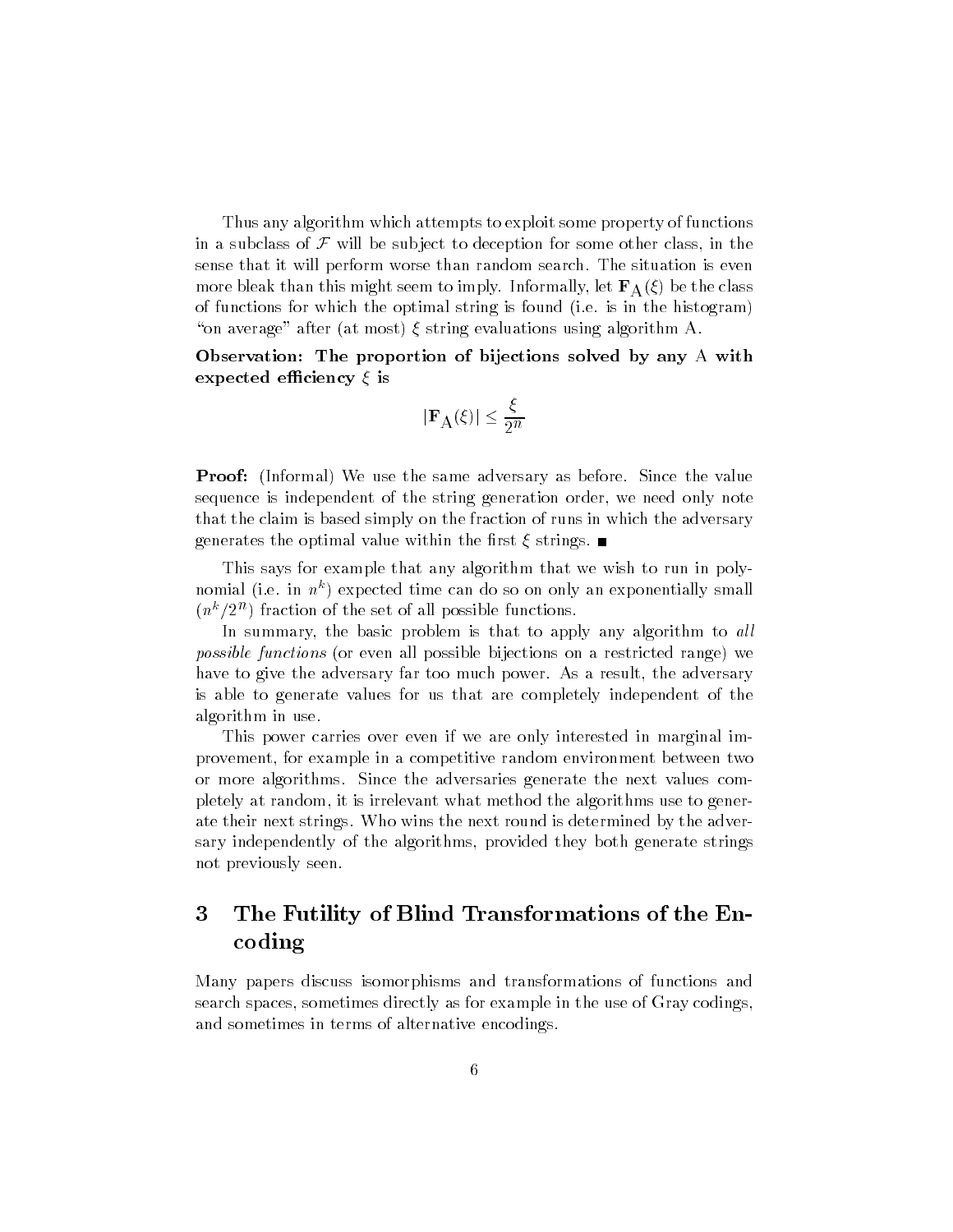Observation: If  $\mathcal{H}:\mathrm{F}\to\mathrm{F}$  is a bijection then for any  $\mathrm{A},\mathrm{M}_\mathrm{A}(\mathcal{H}(\mathrm{F}))=$  $\mathbf{M}_{\,\mathrm{A}}\left(\mathbf{F}\right)$  .

We can conclude, for example as noted in  $[3]$ , that applying Gray codes to all the functions in  $\mathcal F$  yields no improvement for any algorithm on average over  $\mathcal F$ . In fact, the notion is considerably tighter than that, because it applies to any class **F** closed under H. For example, suppose we start with some particular function, say one of the De Jong suite functions [14] and then apply Gray codes to this function to obtain a new function. We may then apply Gray codes to that function and so on, until eventually we obtain the original De Jong function again This must occur since Gray coding induces a permutation on S<sup>ect</sup>. As shown in [9], it will take  $2^{1.882}$   $^{\circ}$   $\leq$   $2n$  iterations to return to the initial function On this set of less than <sup>n</sup> functions the average performance of any algorithm is unaffected by the application of Gray coding

It might be argued that for *interesting* functions, Gray coding will help a GA. If we define *interesting* to mean a function for which Gray coding helps a GA, then this statement is trivially true but pointless! Let us use a more reasonable definition, one based on complexity, such as  $f$  is interesting if it requires at most  $O(n^2)$  work to evaluate any string. Then if  ${\bf r}$  is the set of functions generated by iterated Gray coding of any interesting function f, by definition all functions in  $\bf{F}$  are interesting because the iterated Gray code can be applied in  $O(n^2)$  time. Yet applying Gray coding to this class does not on average have any effect, for a GA or any other algorithm.

One implication of these observations is that the blind application of transformations of the encoding has no expectation of improved perfor mance Another is that attempts to have the GA evolve encodings in order to improve its performance are generally fruitless unless there is some prop erty of the function class we are observing that correlates to the evolutionary mechanism and we can show that this property is exploited by our algorithm This comment merits particular attention when we consider natural evolu tion, and the possibility that nature has evolved an effective search engine in the form of bisexual exchange of DNA 
although we seriously question the notion of function optimization in this context

### 4 Free Lunch Analysis: The Schema Theorem

Holland's Schema Theorem [18] at one time was seen as the guiding light of GA analysis and design, but now schema-bashing seems to be an accepted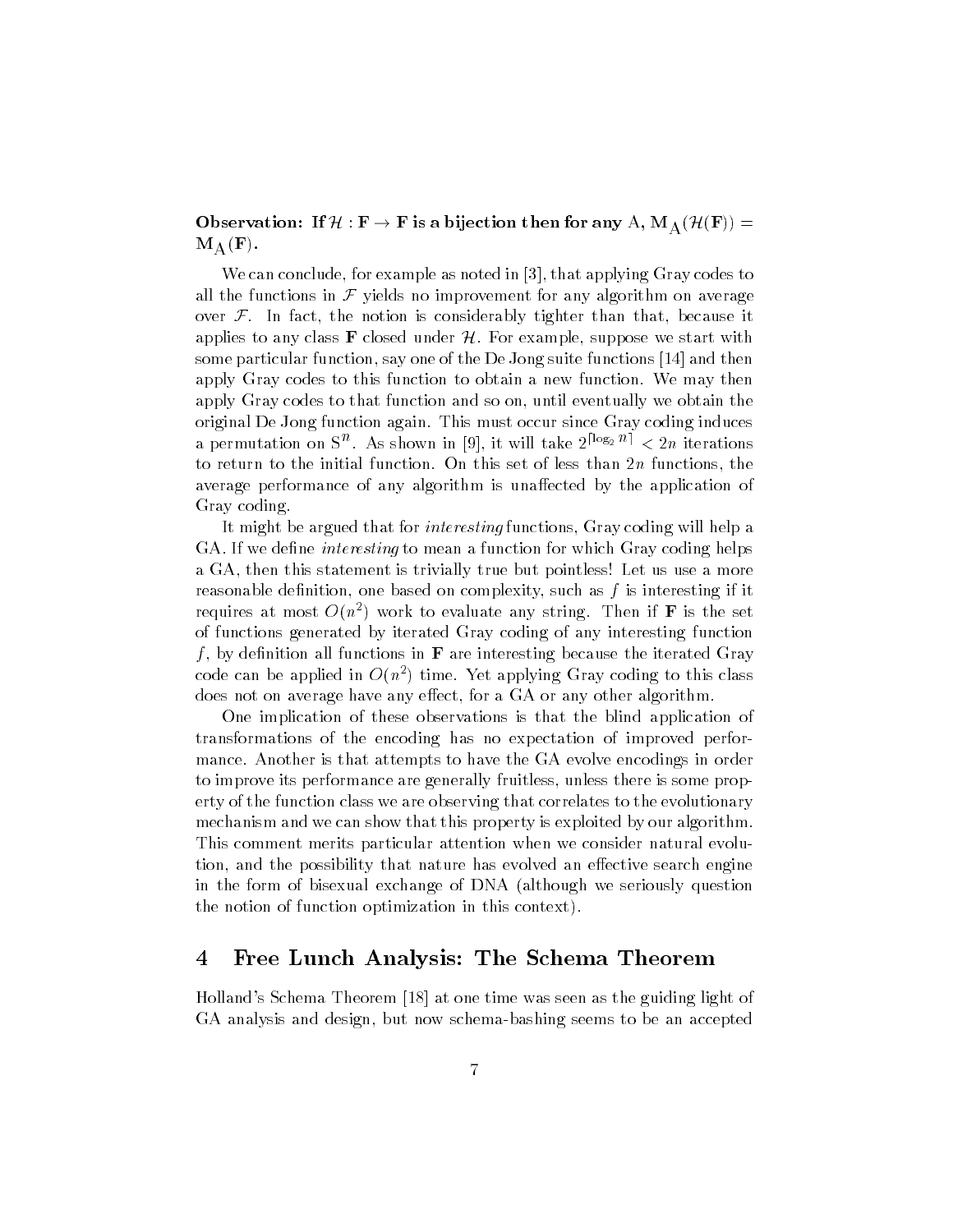art form in the GA community (see the references for example in the introaduction in  $\vert \equiv \vert$  , which is string in the strings in the subsets of the subsets of the subsets of the subsets of the subsets of the subsets of the subsets of the subsets of the subsets of the subsets of the subsets of the binary strings which correspond to hyperplanes of the Hamming cube (or equivalently similarity templates) as being important to canonical GA performance. Roughly it says that, allowing for disruption and recreation of schema due to the mutation and recombination operators if we have an infinite population then after each generation of the GA the proportion of strings belonging to any such subset will increase in proportion to the ratio of the average fitness of the subset relative to the population as a whole.

So why is this an attempt at a -Free Lunch Well as a theorem it is not; but if we try to apply it to the design of GAs or other algorithms in the absence of other information about the function to be searched then it is sub ject to failure for exactly the reasons outlined in the NFL theorems The problem is that decoupling the theorem from its assumptions, or from the particulars of a specific algorithm, or from the particulars of a particular function, all allow an adversary to falsify the predictions of the analysis.

In order to gain some insight consider the numerous other theorems related to other subset systems over Sulthat are all equally valid. A *cover* of a set S is a collection of subsets whose union includes every element in the set. The number of covers of a set of  $N$  elements is given by the recurrence  $[8]$ 

$$
C_N = \begin{cases} 2^{2^N - 1} - \sum_{i=0}^{N-1} {N \choose i} c_i, & i > 0 \\ 1, & i = 0 \end{cases}
$$

Since for binary strings of length  $n$  the number of distinct strings is  $N = 2^\circ$  , it follows that the number of covers grows approximately as

$$
C_{\rm s}\thickapprox 2^{2^{2^{n}}}
$$

For every cover there is a theorem similar to the schema theorem when proscribed with the appropriate disruption and recombination probabilities Thus, the schema theorem is only one out of these super-exponentially many equally valid theorems. Admittedly, some of the covers, such as the one consisting of the single universal set, are rather trivial. But each theorem being equally valid under its assumptions lays equal claim as a basis of analysis and design for a proportional selection algorithm

These theorems are mostly about the processes of selection and reproduc tion and yield only peripheral information about the effect of combinatorial operators. These theorems are really only side effects of the fact that higher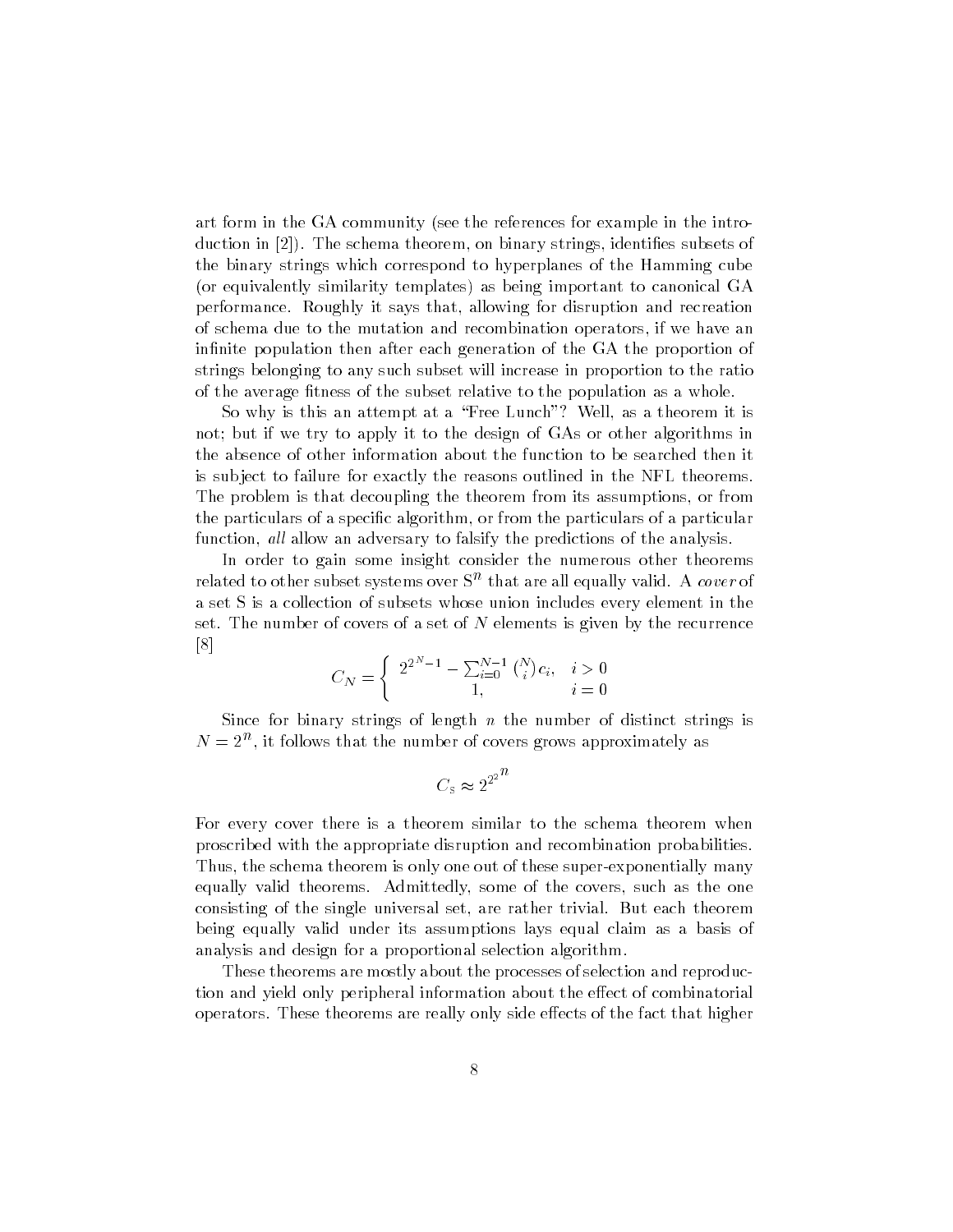valued strings are more likely to reproduce under this particular selection mode. They do not tell us much about the design of search algorithms using those operators and especially they do not tell us whether selection based on relative fitness is a good idea for an arbitrary function, or a good idea in conjunction with a particular set of combinatorial operators As Wolpert and Macready Macready is the moves downtown that moves downtown that moves downtown  $\mathcal{W}$ good on average as one that moves uphill. Trying to apply any of these theorems as a design tool in the absence of specific information is trying to get a free lunch

# Part II Complexity Theory and NFL

and in the contracted papers  $\mathbf{I} = \mathbf{I}$  , which in particular in section . The international latter, Wolpert and Macready discuss the relationship of their NFL results to standard complexity. However, their discussion is somewhat misleading and contains some inaccuracies

In this part of the paper we present an alternative viewpoint

### Laws of the Computational Universe

In physics there is the law of conservation of matter and energy in chem istry there are the laws of thermodynamics and in computing science there is a similar law known as Church's thesis based on an observation made by  $\blacksquare$  . The church in the church in the church in the church in the church in the church in the church in the church in the church in the church in the church in the church in the church in the church in the church in th minology that any algorithm that any algorithm that any algorithm that can be specied by species  $\mathbf{r}$ by a human and carried out on any conceivable realistic computer can also be programmed on a Turing machine (TM). Note that there is no way to prove such a claim, just as there is no way to prove that physical law applies throughout the universe. But all sufficiently powerful formal models abstracting the notion of what it means to do computation have been shown to be formally equivalent to TMs in the strong sense that each can emulate all the others

Turing machines occupy a role in computation similar to the roles within the physical sciences occupied by ideal gases black box radiators and the use of point mass representations in the computation of planetary orbits A TM is an abstraction of the fundamental qualities of any computational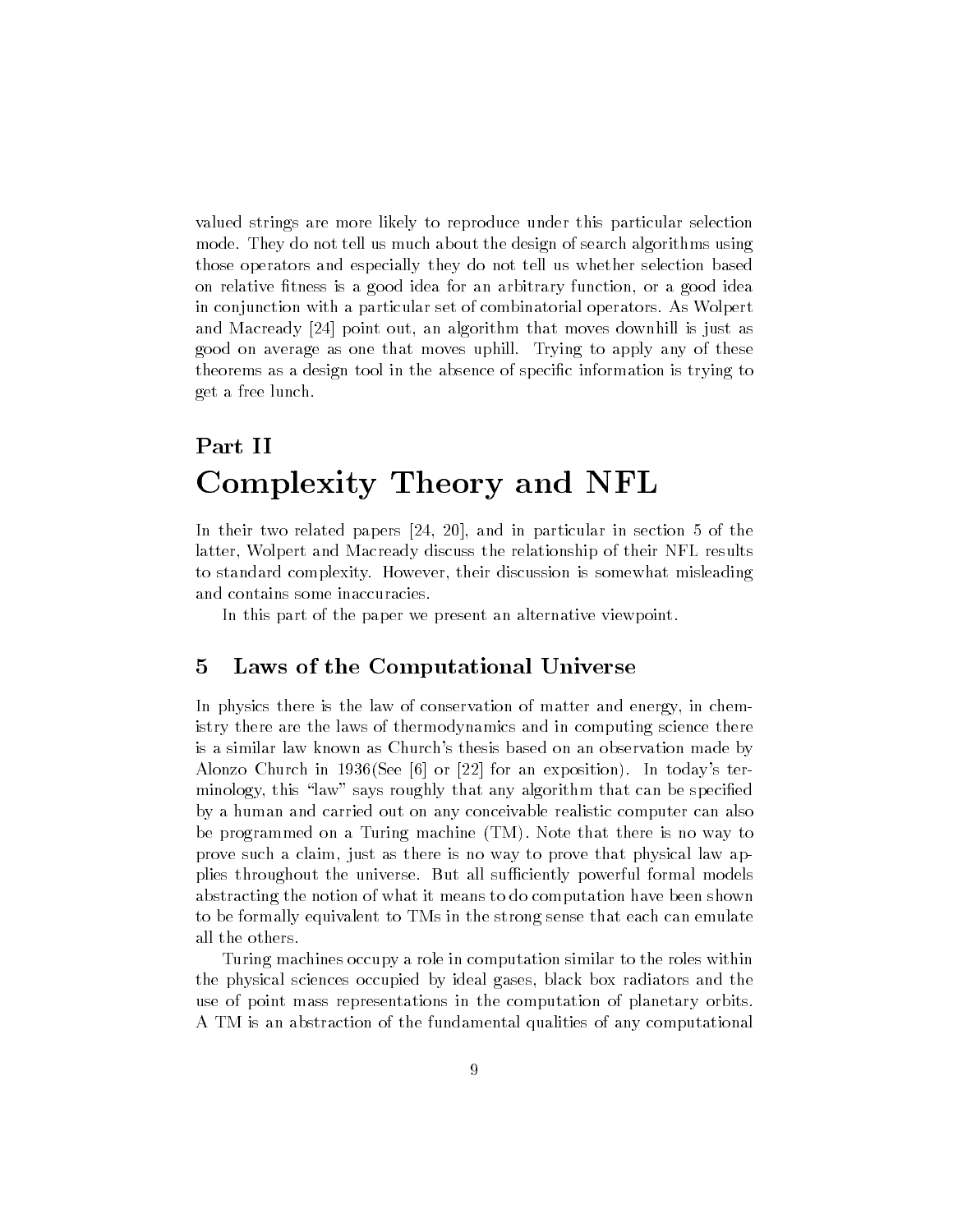process. A TM may not be physically realizable, in the sense that we have no way of providing *infinite* memory, but still any limitation resulting from the inherent properties of TM's represents at least the same limitation on real computers. For example, there are many problems including the infamous Halting problem which can be proven to be unsolvable on a TM and thus by implication of Church's thesis on any conceivable computational device.

A TM is a mathematical model of computation which consists of a finite state machine, or intuitively a program, and an infinite read/write tape device At each time step the program reads one input character from the tape, changes state, writes out one symbol to the tape, and moves the tape read/write head one step right or left. Initially the machine starts in a special start up state with the tape head on tape cell number one The input resides on the first few tape cells (as many as are needed) and the remainder of the tape is initially blank

The TM might seem at first glance to be too simple to represent all feasible computations and it may not seem to look much like a modern computer with its internal memory,  $I/O$  ports and so on. So let us present a second model (see [1]) known as a RASP, or Random Access Stored Program model of computation. In this model we are allowed an (infinite) array of memory cells, the program is stored in the memory along with its input, and the program is run by a fixed CPU with a simple instruction set and a program counter. In other words, the RASP looks a lot like a very simplified desk top computer

Now, the key insight is that each of these models can be represented as a simple mathematical system. These in turn can each be represented as a fixed program on either of the machines which take as input the description of a machine program and its input and will emulate or run these programs in exact faithfulness to its intended machine. This is no different in principle than running an emulator for an IBM PC on a MacIntosh in order for example to run Windows 95.

Finally, it is an easy exercise to write a Turing Machine emulator on  $\mathbf r$  for a state personal computer despite computer despite computer despite computer despite computer despite  $\mathbf r$ realizable". Now of course you will not be able to provide an infinite tape but you can do the following Let the program store the tape representation on diskettes. For a few billion dollars you will be able to provide lots of memory to the machine If you have ever attempted one of those installations with the -insert disk n sequence of instructions you will realize that it is possible to emulate as close to infinity as you will have the patience to endure. This also illustrates that the requirement of having the remainder of the infinite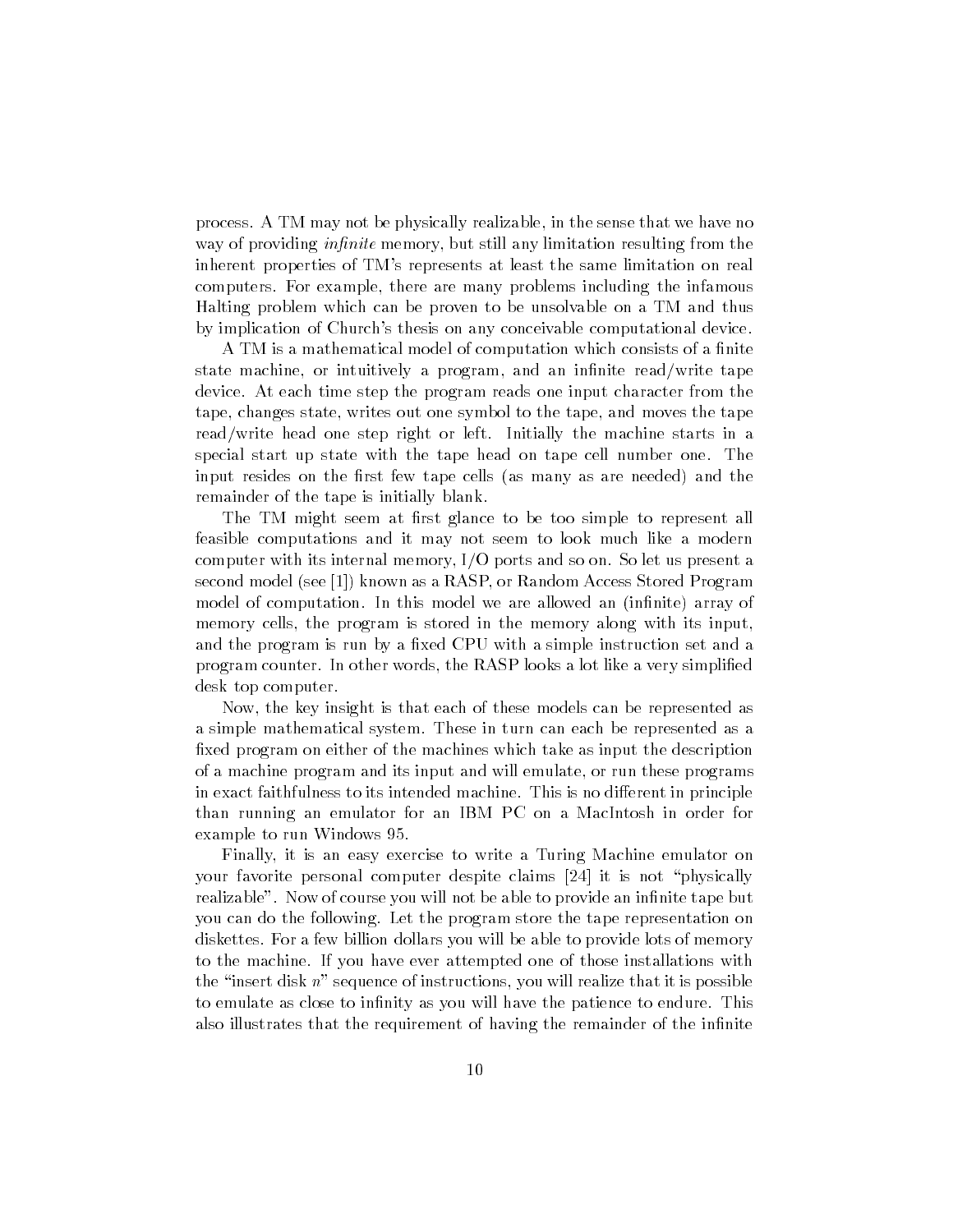tape initially blank is a mere mathematical convenience, since a realizable alternative is to simply initialize memory as it is required

We have departed somewhat from our objective of discussing the *complexity* or efficiency of algorithms, since the topic of TMs and the Halting Problem are really about what is computable For complexity issues we are no longer concerned about infinite resources, only the way in which resource requirements increase as a function of input or problem size In terms of memory this is exactly our - diskette model where the available model where  $\cdots$ resources are bounded by the available money Since we no longer require the TM to be infinite (except for mathematical convenience) the TM is realizable for bounded (but arbitrary) sized problems.

The second resource we are interested in is execution time, which in our abstract model is measured by the number of state transitions made by the TM before it finishes.

It turns out that in fact a TM emulation will only increase the running time of a RASP by a polynomial amount; in fact if the RASP uses  $T(n)$ time then the TM emulation will use approximately  $O(T^2(n))$  time. (See for example figure 1.6 of  $[15]$ . A RAM is very much like a RASP, the difference is discussed in  $[1]$ .)

Thus, if a particular algorithm requires exponential time on a TM then it will also require exponential time on a RASP, and if it can be implemented in polynomial time on a RASP then it can be implemented in polynomial time on a TM The reader may wish to substitute  $\mathbf{r}$ for RASP in the preceding statement

Finally, we want to be clear that we are most concerned with classes of *problems*, not classes of algorithms. For example, we might describe an -optimization class by requiring as input a description of a function and require as output an instance of the domain that maximizes the function This class is related to the very broad class addressed by the NFL We will return to this later, but first let us introduce two of the most famous problem classes, P and NP.

For reasons of mathematical simplication these classes are both only dened over decision problems that is problems whose answer is -yes or -no We will relate these to more general optimization versions of the problems below when we discuss NP-easy and NP-hard classes.

The class P consists of all those decision problems for which there exists an algorithm that can answer the query in polynomial time

The term NP is an unfortunate acronym, due to historical development, that is often confused by the uninitiated and incorrectly interpreted to mean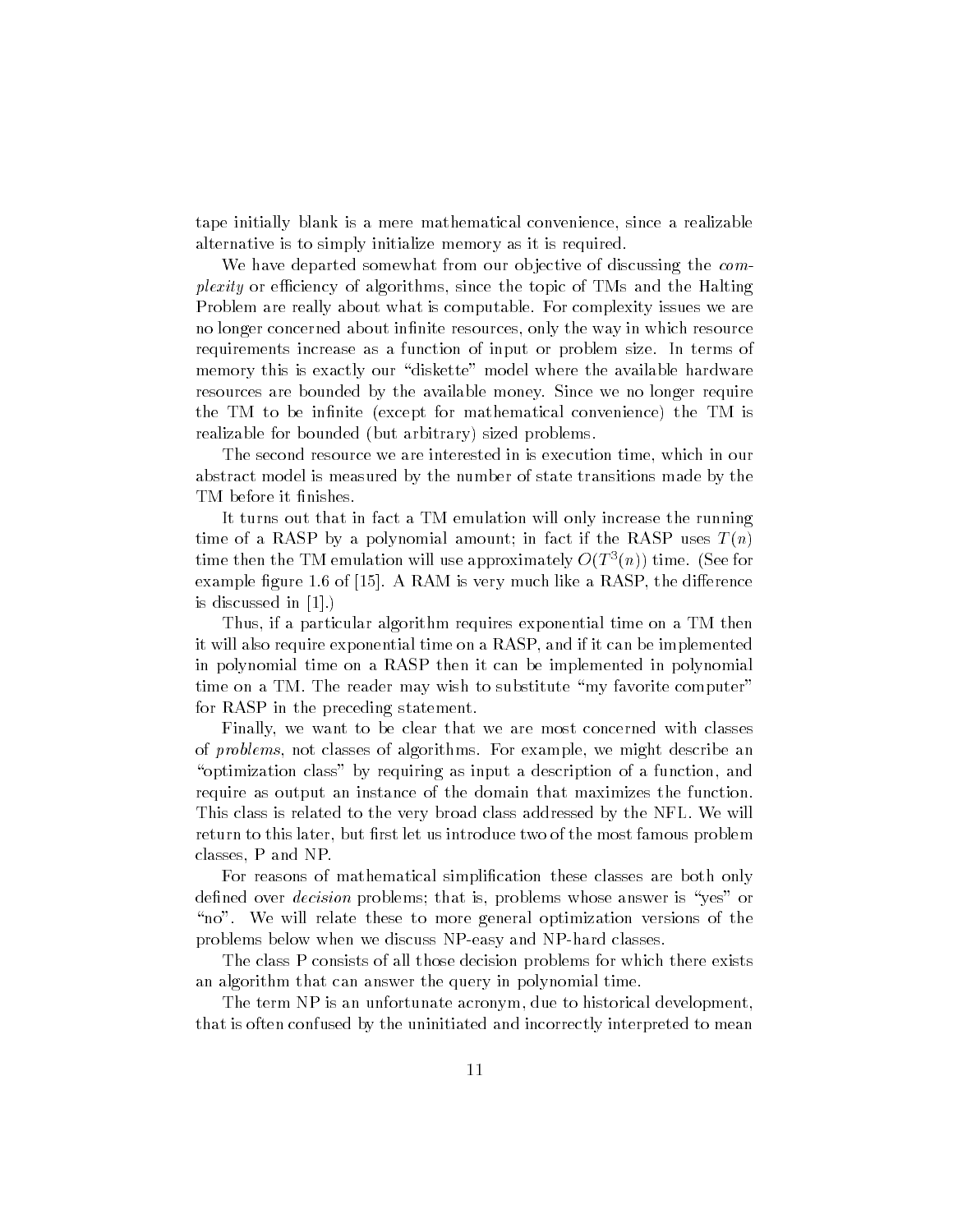-nonpolynomial In fact quite to the contrary NP refers to a class of decision problems that have polynomial time solutions but on something called a non-deterministic Turing machine  $(NDTM)$ . Thus, NP stands for nondeterministic polynomial It is also important to non-terministic polynomial It is also important to non-terministic polynomial in the second to note that  $\mathbf{r}_i$ deterministic does not mean -random or -probabilistic Furthermore we cannot implement a polynomial time non-deterministic TM, and in fact that restriction is fundamental to the distinction between P and NP If we could implement this strange TM then we would have  $P=NP$  and our conversation would stop. The purpose of the NDTM is solely to identify an interesting class of problems

Okay, a little confusion on the part of the reader at this point is understandable Instead of NP the reader may wish to substitute the acronym PV which we will dene to mean -polynomially veriable PV is the class of decision problems for which all the instances having -yes answers also have example solutions with simple proofs that can be verified in polynomial time

The idea is that the classes P and PV basically capture the distinction between the difficulty of solving a problem from scratch versus the difficulty of checking that someone else's solution is correct. A moments thought should convince you that P must be a subset of PV since if we can solve the problem easily from scratch, then to verify someone's answer we can ignore their proof and check our solution against theirs

It turns out (see [4] for example) that  $PV \equiv NP$ . It is undoubtedly too late to change the name throughout the world but the reader is encouraged to make the substitution of PV for NP while reading this document

As an example, consider the infamous Traveling Salesperson Problem (TSP). A problem instance consists of a set of cities, the distances between the cities and a tour cost bound B The yesno question is -does there exist a cyclic tour visiting each city exactly once with total cost at most  $B$ ? To show that this belongs to NP, we need only note that if we are given a particular tour then it is easy to run through it and compute the total cost and then compare whether this cost meets the bound  $B$ . It is this algorithm for verification that defines which problems are members of NP.

The unproven assumption underlying almost all of complexity theory is that the inclusion  $P \subseteq NP$  is proper; that is, that there are problems which can be easily verified given a solution but which cannot be easily solved in the absence of a solution In this context -  $\mathbb{R}$  -  $\mathbb{R}$  -  $\mathbb{R}$  -  $\mathbb{R}$  -  $\mathbb{R}$ time algorithm while -hard means that the best possible algorithm will be exponential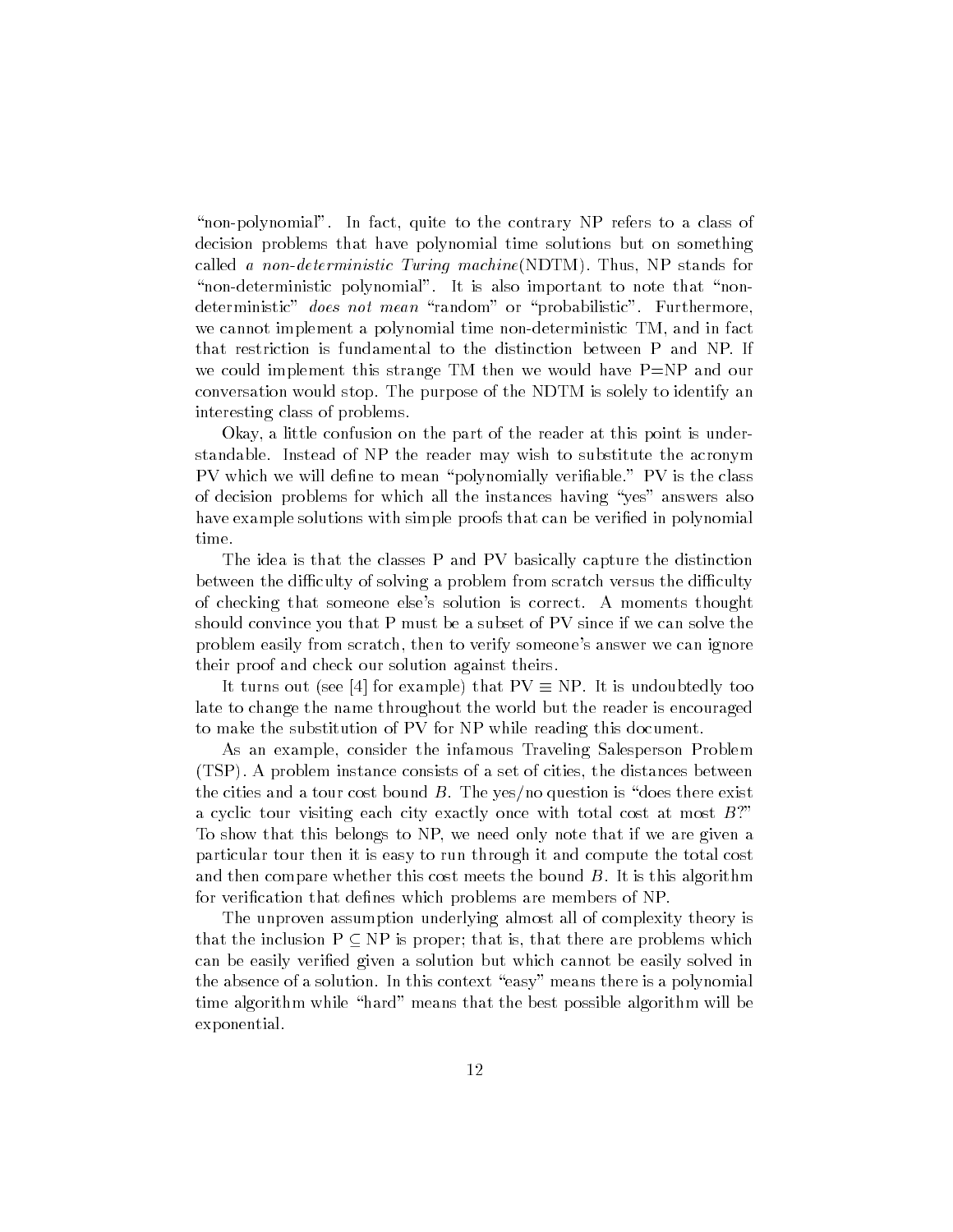It also turns out that TSP is a member of a particular subclass of NP called NP-complete. All the problems in this class have the property that an algorithm which could solve any one of them in polynomial time could be used as a subroutine to solve any other problem in NP in polynomial time In this sense these are the hardest problems in NP

It is beyond the scope of this paper to even outline the proof but one crucial feature needs to be mentioned. That is that the proof depends on the verification algorithm. In order to use the (mythical) polynomial time TSP algorithm (or algorithm for any other NP-complete problem) as a subroutine to solve an arbitrary problem in NP, the arbitrary problem must the transformed into a different form. There is a standard method<sup>-</sup> for doing this but this method requires the verification algorithm. We will see the importance of this when we relate NFL to NP in the next section

The conjecture, supported by many years of research that so far has failed to find any counter example, is that  $P$  is not equal to NP. Until shown otherwise it should be considered as a -law of the computational universe that no NP-complete problem has a polynomial time solution and any claim to having a program be it GA or other that eciently -solves an NP complete problem should be very carefully qualified. A claim that purports to efficiently solve an NP-complete problem means the author is claiming that  $P=NP$  and this requires a very formal proof. Otherwise, the claim should be considered algorithmic nonsense.<sup>2</sup>

In particular, note that finding an optimal solution to a particular instance of an NP-complete problem, or even on average over some distribution of instances does not solve the problem in general It is well known that many NPcomplete problems have large classes of instances that can be solved easily by simple algorithms. On the other hand, there are empirically identifiable subclasses that are extremely difficult even for randomized algorithms, or for approximation algorithms. Before proclaiming the efficiency of an algorithm, experimenters are urged to check their algorithms on instances of these classes In most cases it will prove to be a humbling experience

Now let us consider the corresponding TSP optimization problem: given a set of cities and distances, what is the optimum cost tour? Notice that if we could solve this problem then we could easily solve the correspond

<sup>&</sup>lt;sup>1</sup>The 'method' is reduction to SAT, see [15]

<sup>&</sup>lt;sup>2</sup>There is some evidence that quantum computers may be able to polynomially solve some problems not in P, but not NP-complete problems [4]. Practical quantum computers have yet to be implemented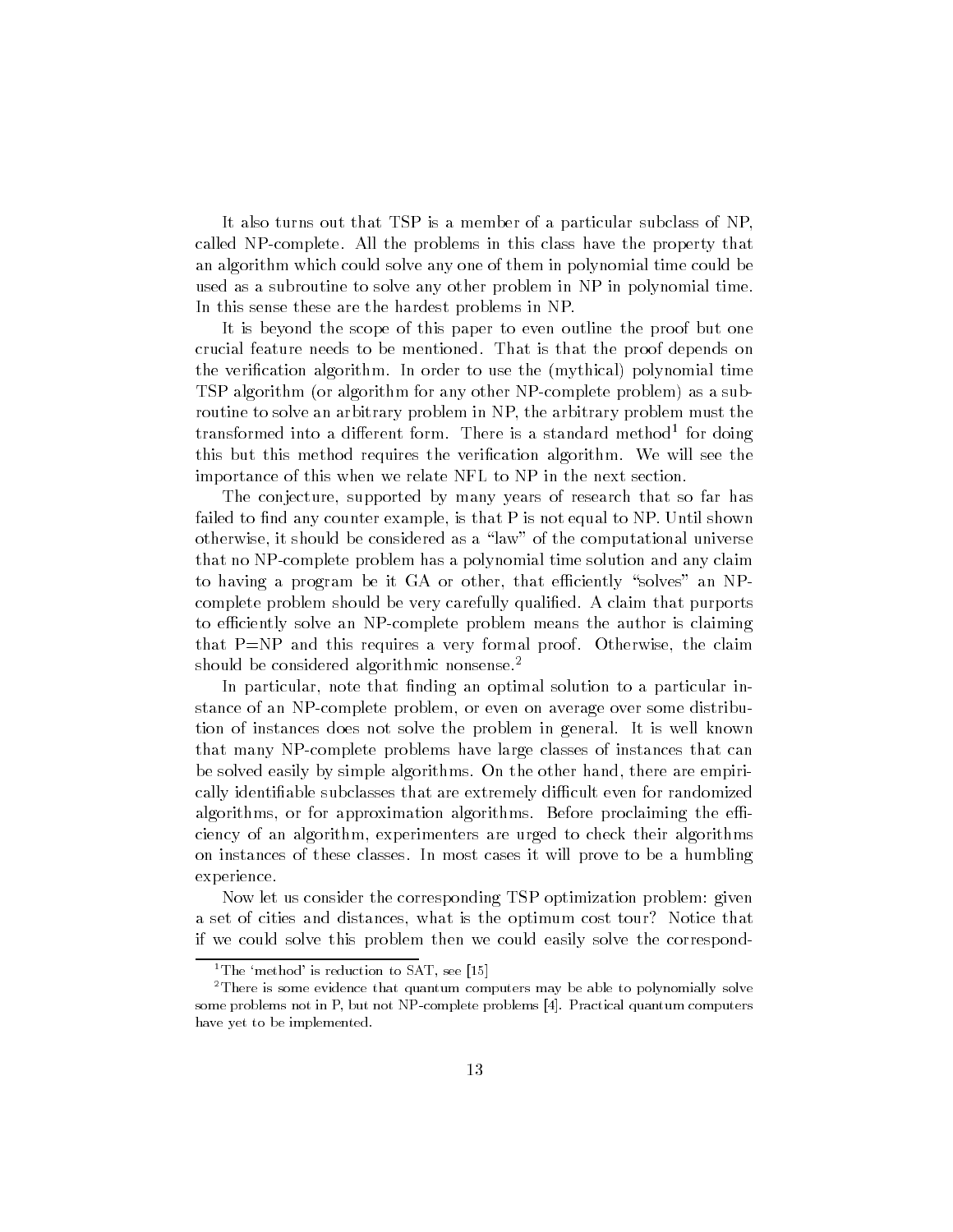ing decision problem and so this problem must be as hard as the decision problem We say that the optimization version of an NPcomplete prob lem is NP-hard. Everything we have said about the difficulty of solving NP-complete problems applies also to NP-hard problems.

On the other hand suppose we had an algorithm to solve the TSP decision problem efficiently. Now we can use the decision solver to find an optimal TSP solution as follows First we will generate any tour at random and compute its cost  $T$ . We will then do a binary search to find the minimal B in the range  $1 \ldots T$  for which there is a tour of cost B. At each step we will ask the decision problem whether there is a tour of cost  $B$ . This takes proportion time  $\mathcal{N} = 0$  is the cost  $\mathcal{N} = \{T, \mathcal{N}\}$  of  $T$  ,  $T$  is the cost of  $T$ solving the decision problem.) Having found the minimal  $B$ , we can find an optimal tour as follows For each pair of cities in turn change the intercity cost to  $B+1$ . Now ask whether there is a tour of cost B. If so then the edge is not required in the optimal tour. Otherwise it is, and the cost has to be reset to the original cost before the next step. In this way, we can solve the TSP optimization problem if the decision problem is solvable in polynomial time. For such cases we say the optimization problem is NP-easy.

It turns out that almost all of the interesting NP-hard optimization problems are also NP-easy. In other words, these optimization problems are, up to a polynomial factor, equivalently as hard as solving any problem in NP.

 $\mathbf{f}$  is that because  $\mathbf{f}$  is the impression from  $\mathbf{f}$  in the impression from  $\mathbf{f}$ other optimization techniques are randomized and may only be required to give approximate solutions, they somehow escape the complexity theory that has been developed. There are two responses to this notion.

First, there are numerous classes of problems that do include randomization as part of their description. For example, informally the class RP allows for the input of a random stream of bits which can be used in the algorithm in the same way that any pseudo-random number sequence is used in a GA or other adaptive algorithm. This class includes all (decision) problems that can be solved with problems  $\mu$  in the solved with  $\mu$  = the polynomial time. (The actual definition is a bit more technical - See [4]). This class definitely includes all of  $P$  and is included in  $NP$  but it appears that  $NP$ complete problems are not included in RP Until shown otherwise we may assume that randomization cannot solve NP-complete problems.

Similarly, there are numerous results on approximations to NP-hard optimization problems. Recently for example it has been shown that unless  $P=NP$  it is not possible to have a polynomial time algorithm that will approximate the graph coloring problem (next section) to within any constant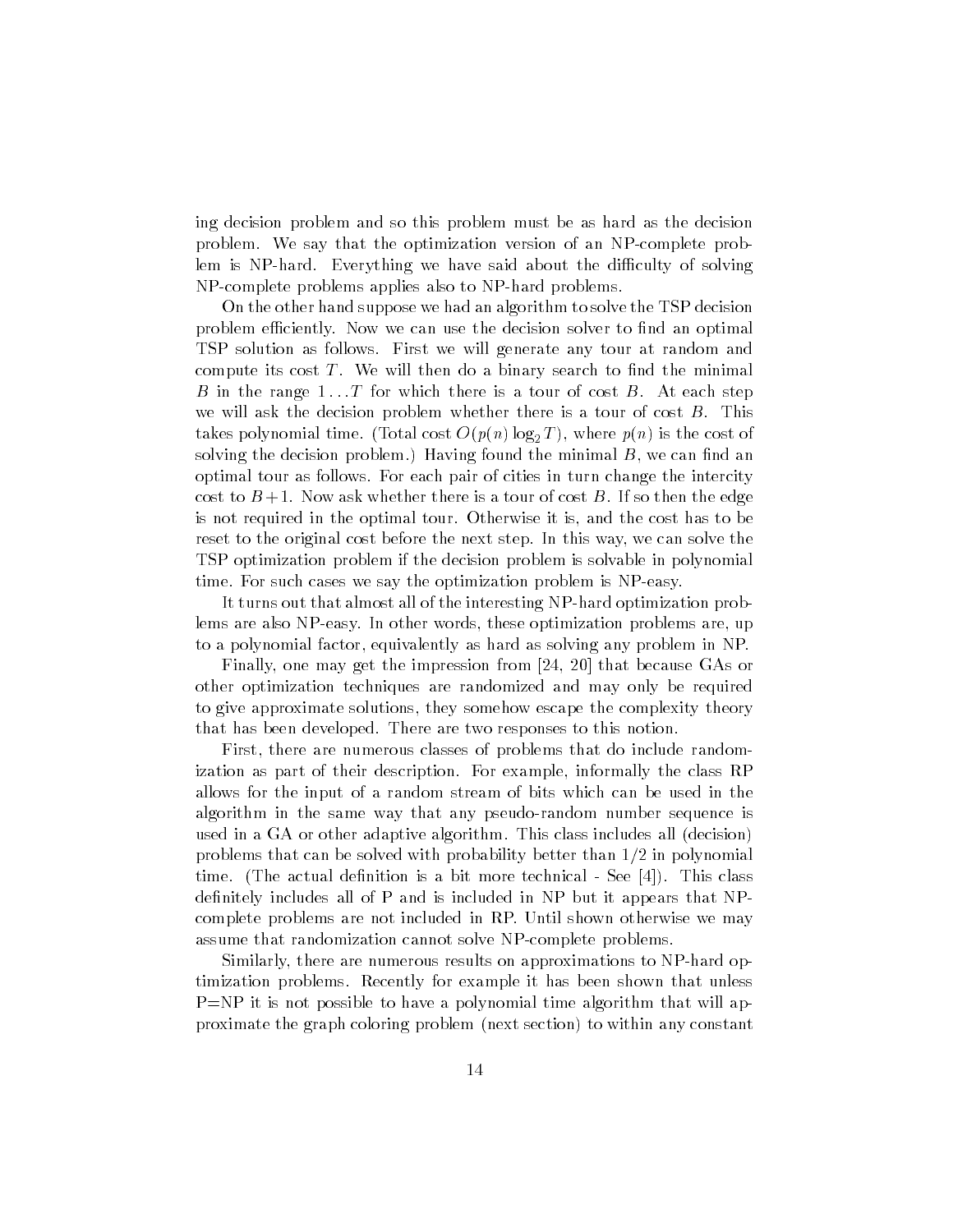ractor. The fact, for  $\epsilon < 1$  it cannot be approximated to within  $O(n^*)$ .)

One final class we mention in the next section needs a brief mention. This is the class PSPACE with its attendant PSPACE-complete subset. This is the class of problems which can be solved using only polynomial memory. This includes NP as a subclass and again the inclusion is thought to be proper. To get some intuition of what can be done in polynomial space consider that the number of distinct states of a desk top computer with megabytes of memory is roughly If a computer were to step through all possible states at its maximum possible speed it would take many times the current estimate of the age of the universe to finish.

### Relating NFL to Standard Complexity Theory

We would like to relate blind search models to standard complexity classes such as P, NP and PSPACE  $[15]$ , and so to relate NFL-like consequences. The NFL theorems allow a lot of freedom to the adversary generating the functions. In particular, the adversary must have exponential space to store the function values. (This is a direct consequence of Kolmogorov complexity proposition in the average random or arbitrary function in the compression is a That is, the shortest possible universal description is to list the function values in order of some enumeration of the domain.) The adversary can evaluate the strings in polynomial time however, since fast access of a string can be done by storing the strings in a digital tree

Suppose we restrict the adversary to polynomial space and time (the space restriction seems to be more important). This enormously reduces the set of functions that can be used against our algorithms. Clearly, most -interesting functions will still be in such a class as well as many uninter esting functions

Now the question we would like an answer to is -Does the NFL theorem apply to this restricted class?". That is, does it still require exponential time on average to optimize a function regardless of the algorithm applied

Before answering this, let us consider some of the possible consequences if the answer turns out to be yes Actually to thwart those who jump ahead to look for the answers, I don't have an answer!)

We will consider a simple example problem that is known to be NP-hard and thus strongly suspected of not being tractable. The problem we will consider is the graph coloring problem. Given a graph  $G = (V, E)$ , we are asked to provide an optimal coloring of it. A c-coloring of a graph is an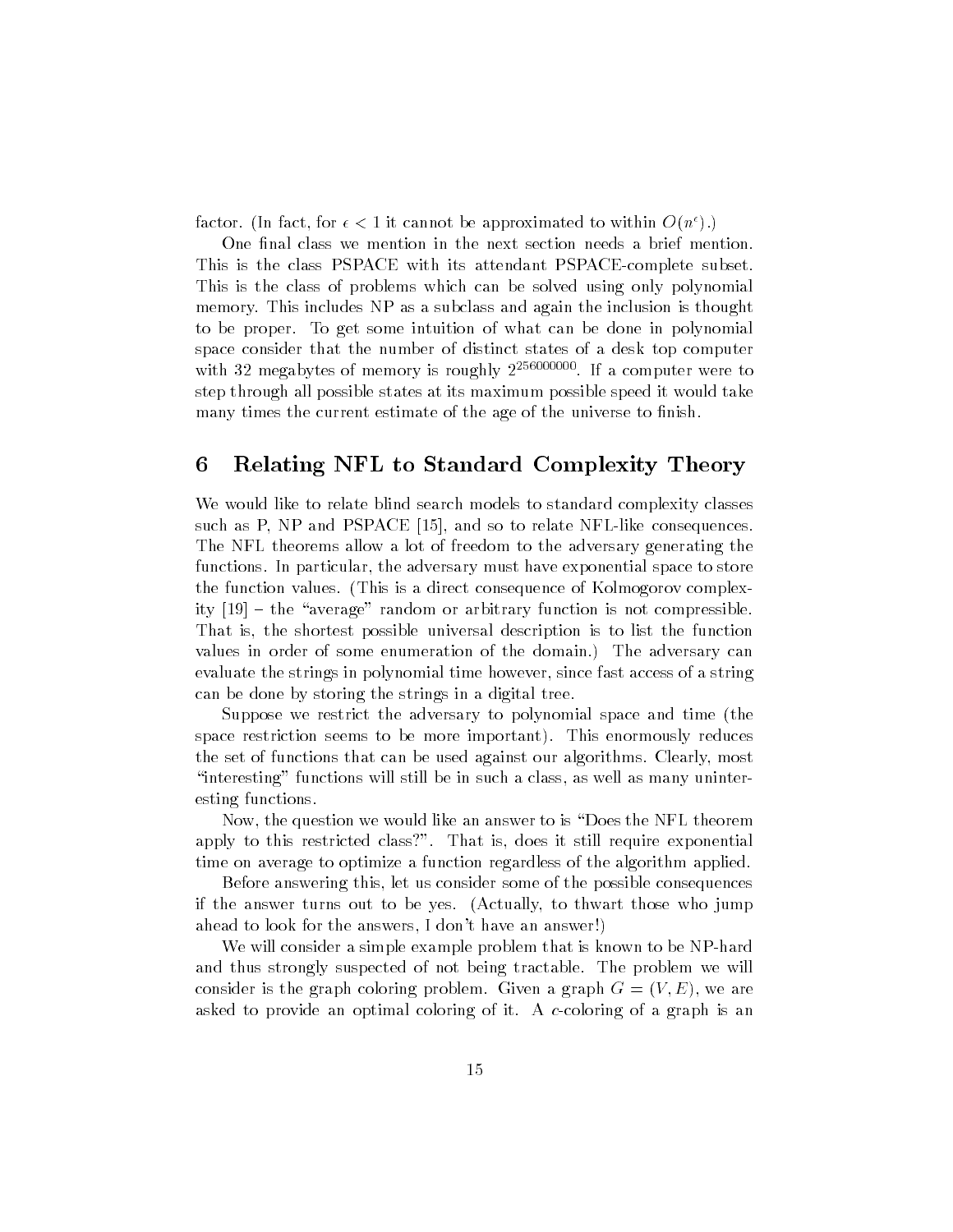assignment of integers from the range  $[1..c]$  to the vertices of the graph so that no two vertices which are joined by an edge have the same color The coloring problem is to find a coloring that minimizes  $c$ .

Being NP-hard means that we do not expect any algorithm to be able to solve arbitrary instances of the graph coloring problem to optimality in polynomial time. Of course, many classes of graphs can be colored in polynomial time, or at least expected polynomial time, but there remain subclasses that appear has a life minimum algorithms post of the

Now suppose we wish to set this problem in the context of our blind search model. Note that for the usual definition of this problem we are given as input the graph  $G$  and asked to find an optimal coloring of the graph

To cast this problem to the blind search model we need to describe a function that is evaluated by the black box. One way of doing this, one that also seems to be favored by many in the  $GA$  community $[13]$ , is to choose as our function domain permutations of the set of vertices, and then have the environment evaluate the permutation by coloring the permutation using the simple greedy graph coloring algorithm

The greedy algorithm takes the vertices in the given order and assigns to each vertex in turn the minimal color that does not conflict with vertices joined to it by an edge and already assigned a color The reader is referred to  $[11]$  for a more complete description of this algorithm and its performance.

The adversary must return an integer representing the number of colors used by the greedy algorithm In addition we may choose to require our adversary to return the colors assigned to each vertex. Returning more information is another way that an algorithm may be made stronger than is allowed under the blind search model

Note that if the graph has  $k$  vertices, then the length of a binary string representing a permutation is  $n \approx k \log k$  bits.

Note the following possible classications with respect to -blindness or lack of knowledge

- 1. Full knowledge: The algorithm knows  $G$  and thus is free to choose its permutations taking into account the complete structure of the graph
- Partial Knowledge The algorithm knows it is faced with a graph col oring problem on  $k$  nodes but the graph is hidden from the algorithm. en anno inconsit model-make up the graph as incomed up the graph as it gasst provided its colorings are consistent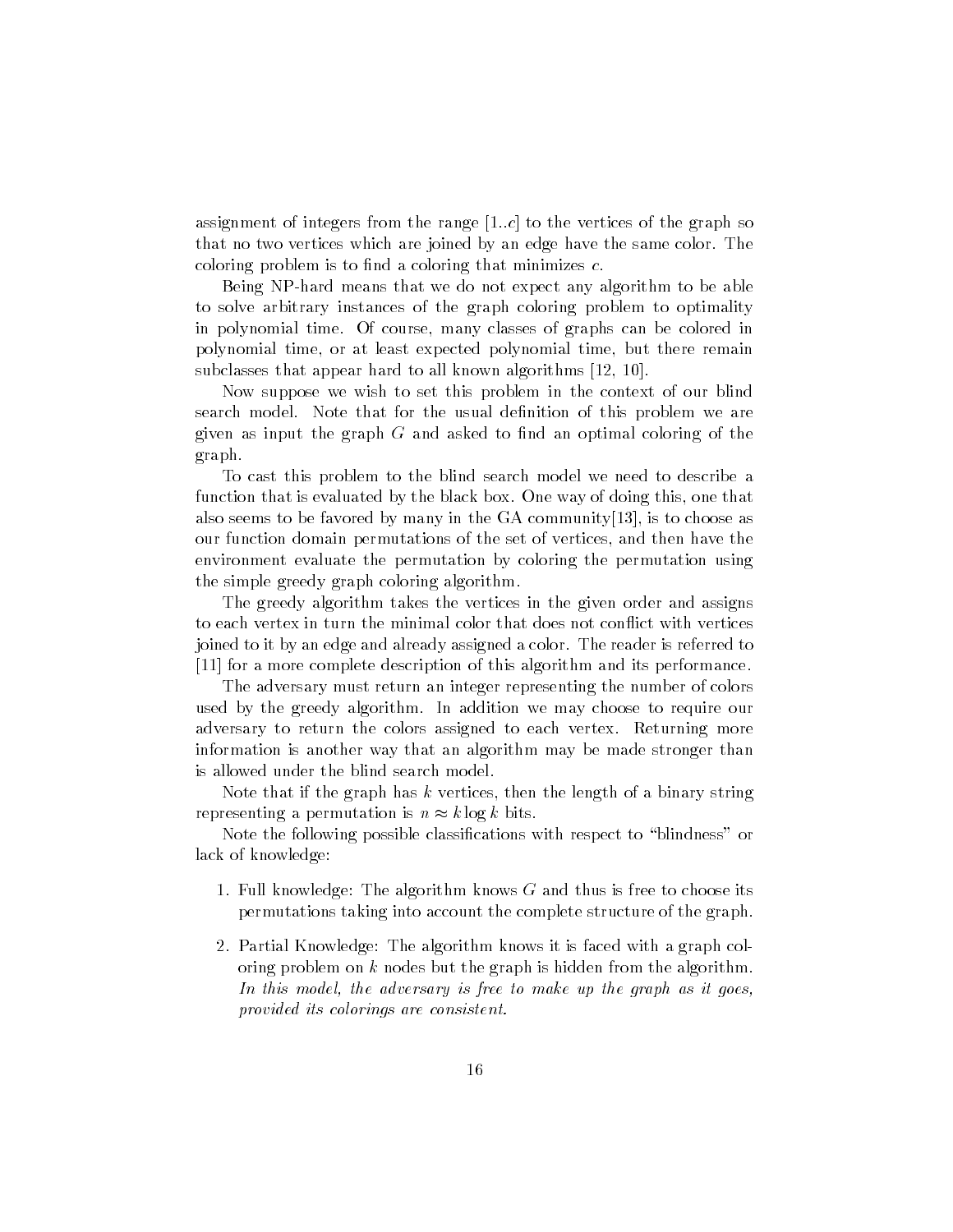- 3. Little Knowledge: The algorithm knows that it is faced with a problem from NP, and perhaps even that the  $n \approx k \log k$  bits represent a permutation of some domain, but it does not know which problem it has
- 4. Almost no Knowledge (Almost blind search): The algorithm knows only that it is faced with minimizing a function from strings of length  $n \approx k \log k$  bits to some integer domain. We will grant that the adversary is using only polynomial space and time to represent the function
- 5. No Knowledge (Blind search): The algorithm knows only that it is faced with a function from strings of length  $n \approx k \log k$  bits to some integer domain that must be minimized. This is just the blind search class that the NFL theorems prove we cannot search with polynomial efficiency.

In the first instance, the algorithm might for example use a sophisticated backtrack algorithm to compute an optimal coloring, then send a permutation to the black box that generates that coloring under greedy. Thus, under the black box model the algorithm runs in *constant time* since only one string is evaluated

The theory and conjectures of NP-completeness however, say that it is unlikely that the actual computation required to find this string can be carried out in less than exponential (in  $k$ ) time. This is one of the senses in which NFL-like theorems are much weaker than standard complexity theory, although the NFL results are theorems while we confess that  $P\neq NP$  remains a conjecture

Intuitively, the second knowledge class restricts the power afforded an algorithm, or equivalently extends more power to the adversary. Any algorithm will only be able to choose permutations to send to the black box based on previous evaluations These evaluations may include color assign ments to the vertices as well as the number of colors used. Any information about the structure of the graph will have to be inferred from the coloring information returned

However it is likely closer to the model that many have in mind when applying EAs to a problem Some intelligent use can be made of the colors returned since vertices of the same color must form independent sets of vertices An independent set is a set of vertices with no edge between any pair. Thus, for example, recombination operators might try to preserve and remix those independent sets Such considerations led to the iterated greedy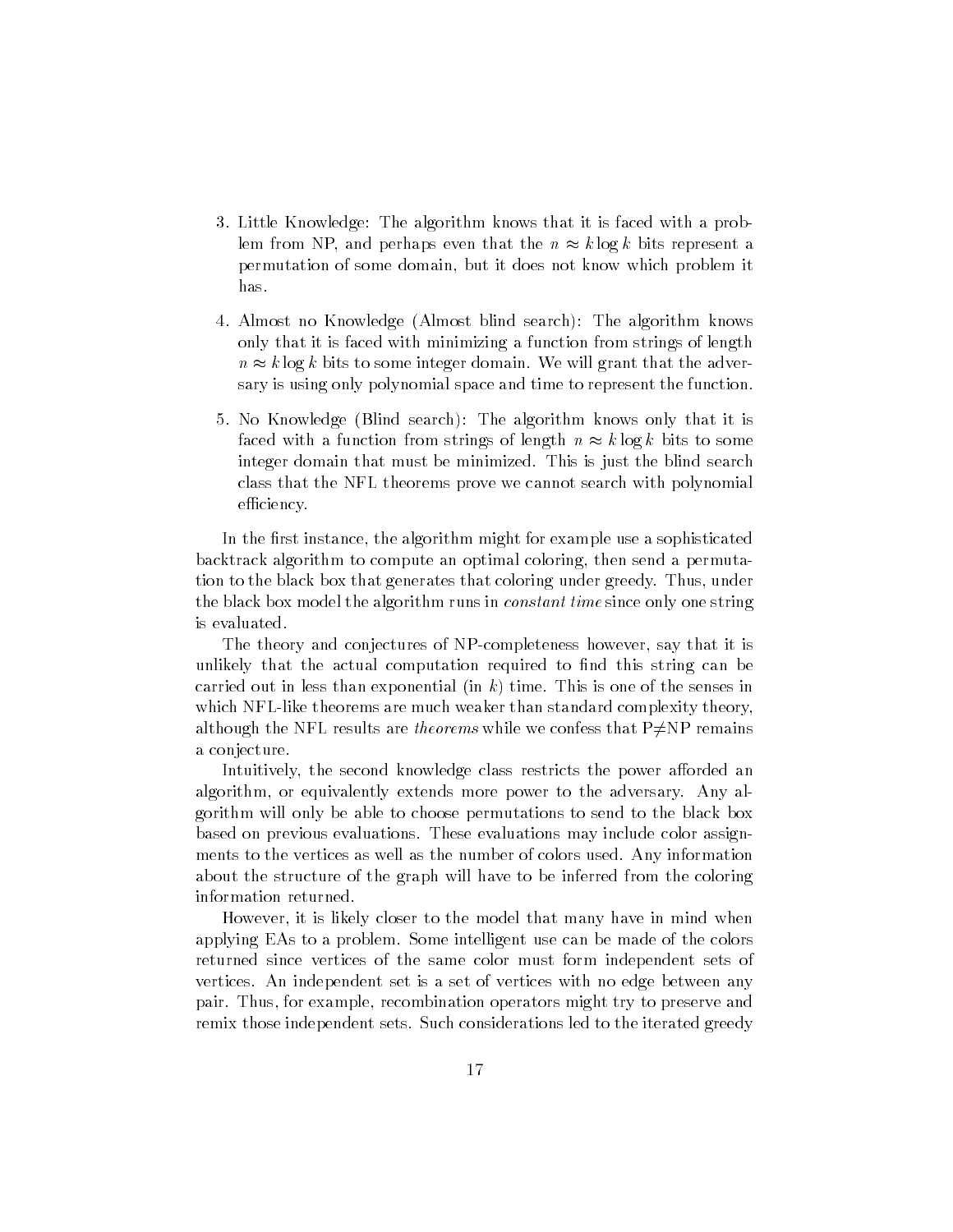algorithm described in [11]. (Originally, the iterated greedy algorithm grew out of an attempt to apply a GA to coloring

The third knowledge class yields far more power to the adversary and provides us an interesting comparison of NFL to the classes P, NP and RP. If we could solve every problem in the third class in polynomial time with a deterministic algorithm then we would have shown  $P = NP$ . If we could solve any problem using a randomized algorithm then we would have  $NP =$ RP (or reduce NP into BPP depending on the particulars. See e.g. [4] for more information). Neither of these is considered likely.

However, there is a more subtle distinction to be made here. We know that if any NPcomplete problem could be solved in polynomial time then P  $N = NP$  or  $RP = NP$  depending on the nature of the solution as above. Does this mean that the third knowledge class is equivalent in difficulty to the NP-complete class?

Certainly, this class must be as hard as the NP-complete class. But. solving an NP-complete problem either probabilistically or deterministically would not appear to solve the third knowledge class. The reason is that for a problem X to be in  $NP, X$  must come with a verification algorithm. That is in general there must be some method of specifying a solution together with an algorithm that proves the solution whenever the instance has a solution. For graph coloring for example, to prove that a graph is  $k$ -colorable we need only specify a coloring of the graph, then it is easy to write a polynomial time program to verify whether such a coloring is legal and satisfies the constraints.

Given an arbitrary problem  $X$  in NP and a solver for some NP-complete problem Y, the problem X can be solved by constructing an algorithm that uses the Y-solver as a subroutine but the construction depends critically upon having the verification program for X. On the other hand, in the third knowledge class listed above, we do not know the exact problem so we cannot have this certification program available.

The bottom line is that solving all problems in NP at once with a mostly blind search is likely much harder than solving any specific NP-complete problem. That is, mostly blind search is not only a much weaker approach to solving a specific problem than is one using problem specific knowledge. but also a weaker approach to solving NP in general

In the fourth knowledge class, not only do we not know the problem at hand, we have made an even weaker assumption as to the usual complexity classes The adversary is restricted to polynomial space in which to record the function values. The space restriction is to disallow the adversary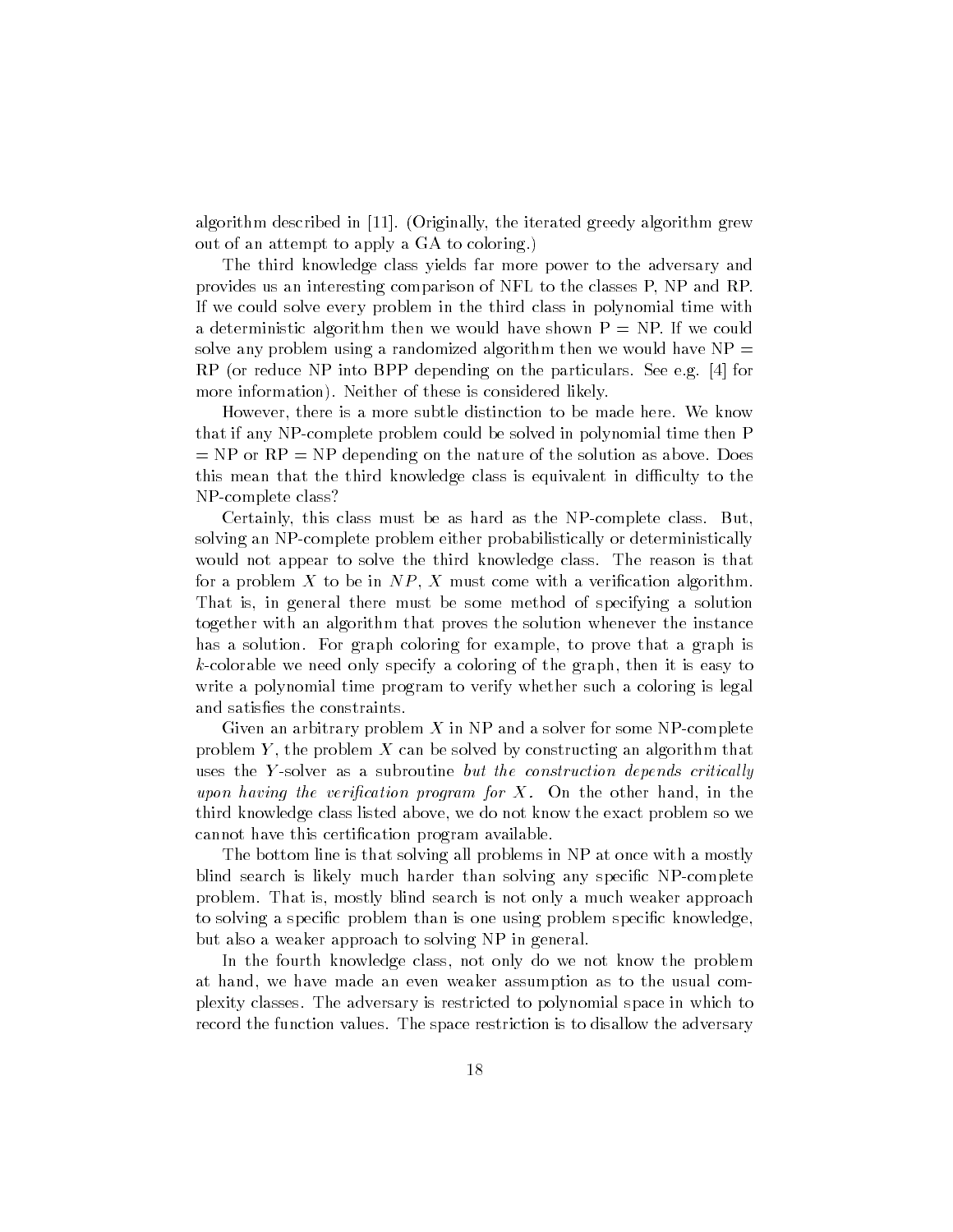simply building a digital tree representation of the discrete domain, which would allow an essentially arbitrary function to be constructed by randomly choosing domain values on demand. Without this restriction, the adversary would be very close in power to the adversary we used in our version of the NFL theorems. This class not only includes all of NP, but apparently all of PSPACE, and the associated optimization functions.

In summary, conjectures on the nature of NP and PSPACE suggest that these problem classes are intractable. It is difficult to see how throwing away information and enlarging the problem classes with which an algorithm must cope can improve the search capabilities The NFL theorems are much weaker than usual complexity in the sense that the claims of difficulty are made on much larger classes of problems. Or alternatively, the restrictions on overall EA effectiveness implied by complexity theory are much more severe than those implied by NFL

## Part III So What

#### On Genetics as a Universal Search Engine

 $^\circ$  If you take a LISP program and run it through your favorite C language  $^\circ$ compiler, you will probably not get much in the way of useful output. If you take a binary executable from an old based Apple computer and try to run it on your  $486$  based PC, the machine will probably not respond.

Similarly, if you take a spoonful of raw DNA and dump it on the sidewalk, the results will likely be less than spectacular. The universe as a general rule simply does not know how to interpret DNA anymore than it knows how to interpret a punched paper tape without a teletype.<sup>4</sup> A DNA code only has meaning within the context of an appropriate device namely the cell for which it is fitted. (Viruses, which get interpreted within someone else's device, can be thought of as being fitted to those devices.) This is one of the themes explored by Cohen and Stewart [7].

<sup>-</sup>Biologists and others familiar with real genetic evolution may wish to take two aspirin before reading this section. My apologies in advance for my superficial view of this science.

<sup>&</sup>lt;sup>4</sup>Unlike the paper tape, the DNA may replicate when dumped on the sidewalk, if temperature and other conditions are appropriate But it is unlikely to produce a dinosaur in the absence of an egg cell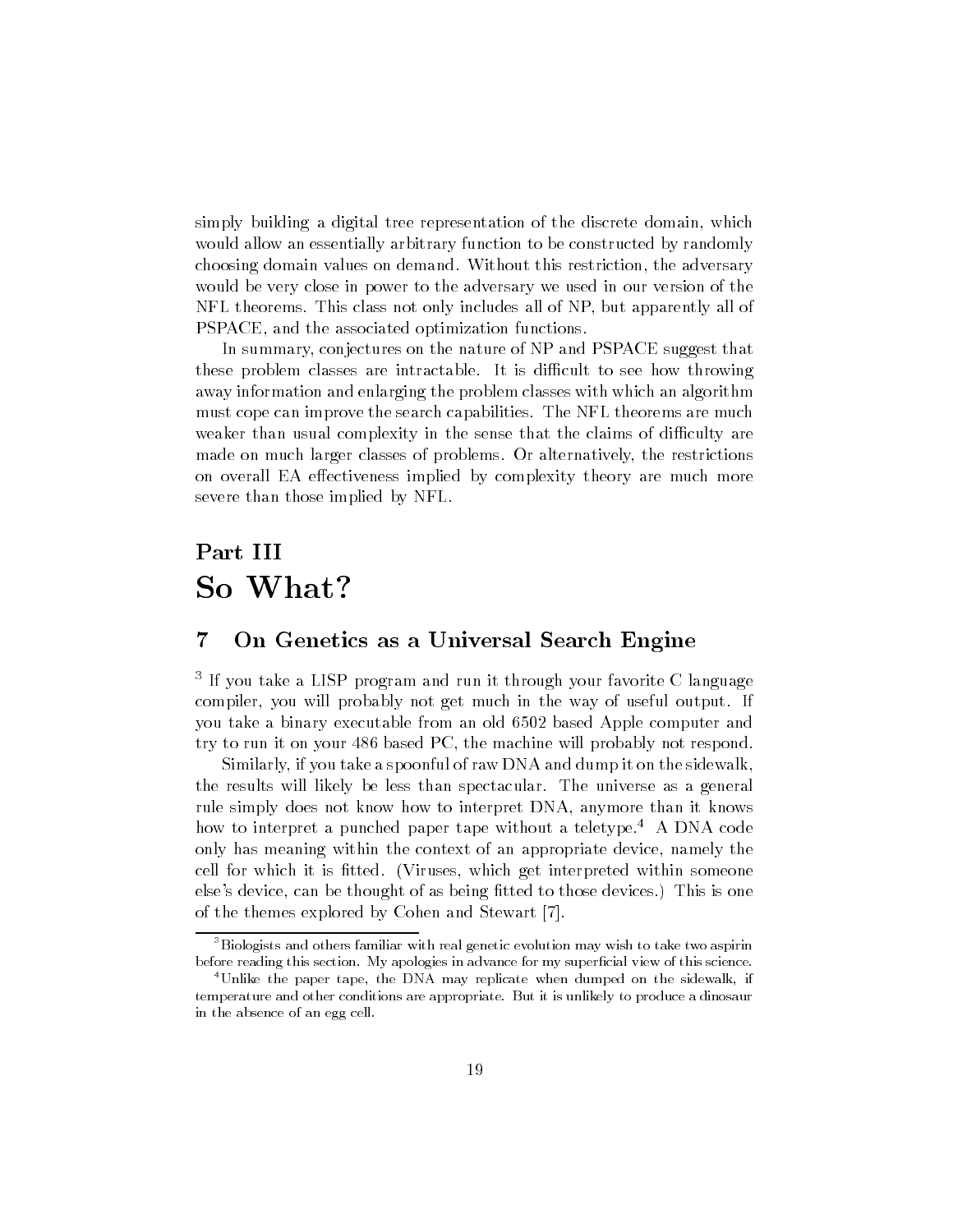Clearly, for evolution to have happened the interpretive device and the code had to co-evolve. It seems entirely reasonable that quite different devices might have evolved, and that quite different DNA sequences would then have been required to be properly interpreted within them. Thus, it seems intuitive that perhaps the DNA code we have is really quite arbitrary

And now the rub. For if DNA coding is arbitrary, and if as Cohen and Stewart [7] suggest, genetic evolution is a kind of computation over the universe, then how, in the face of NFL, did it it ever get so far?

Note that we are talking about strings billions of characters in length And we are talking about a system where a single mutation may cause the offspring, if it develops at all, to be completely ineffective. It would appear that mutation is effectively doing a blind search when it arbitrarily modifies DNA

In fact it seems that nature believes that mutation is doing blind search as well. According to a popular source [17], during human reproduction only about one in a billion genes will undergo mutation. It seems that very complex test and repair mechanisms within the DNA reproductive environment keep the mutation rate exceedingly small

So if mutation alone were responsible, generating a billion character string one character at a time would take at least a billion generations. which is considerably more than evolutionary history permits for humans -But the response comes back -it is the recombination operators that allow small pieces to be put together and form the really long sequences So we invoke the NFL to argue that if the operators are blind there is no reason to believe that crossover could do any better than mutation

Yet, in contrast to mutation, nature not only allows crossover to operate but seems to glory in it Most higher species are divided into two distinct sexes and an elaborate system has been established with the apparent sole purpose of ensuring that every generation initiates the mixing of genetic material for the next generation

The only reasonable conclusion seems to be that nature does not see crossover as a blind search operator

### Partial Information and Myopic Search

Let us revisit our two friends on a park bench trying to solve Rubik's cube in the introduction. Now let us suppose that instead of being blind, the searcher is only perhaps color blind, or of very poor eyesight. In particular,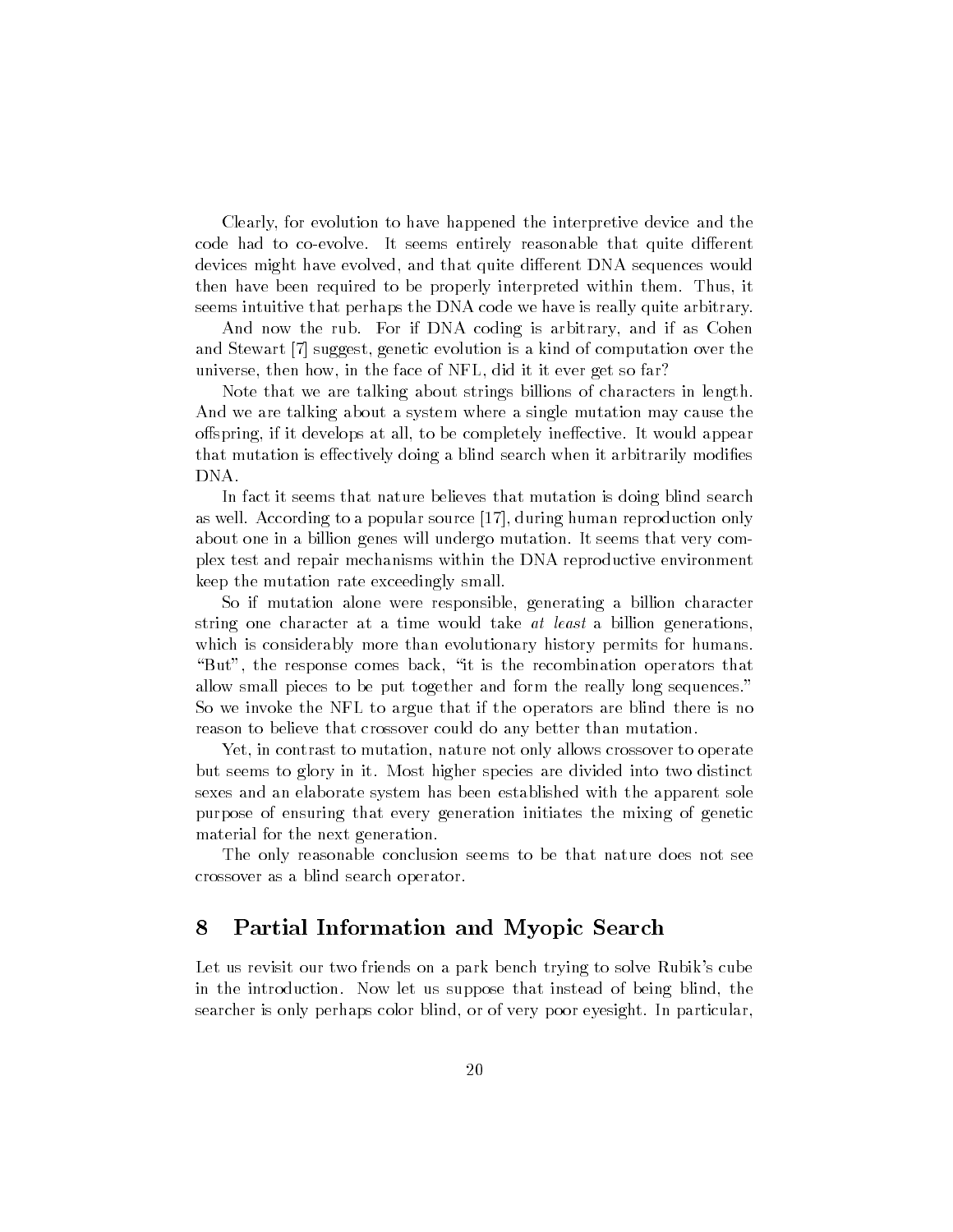notice that the searcher will know the general structure of the cube and its basic operations. Also, let us suppose that the friend is a little less miserly in the information he is willing to impart Suppose the response to the queries takes on the form -you have red cells on the red face blue cells on the blue face..." and so on. In this way the searcher has more information to guide his search. He may not know which face is the blue one, but as he performs more probes he will gain more insight and so be able to give his search some direction

For a simpler example, in the game of Mastermind [5], one player, call her the adversary, hides some colored pegs under a little cover. The other player, the searcher, makes probes by filling in a corresponding set of holes with pegs. After each probe, the adversary tells the searcher how many pegs match the color of the hidden pegs and how many matches are in the same position. However, the adversary does not state which pegs or colors are matched. Again, the searcher must use the partial information to generate future probes that will provide maximal information. Notice that in a simple variation the adversary could make up her answers in a consistent manner after each probe, thus potentially increasing the number of probes required to narrow the search until only one possible matching pattern remains

Other games with partial information abound, and some are also stochastically based, such as poker. Is there a place here for the use of adaptive algorithms in search that is not quite blind but rather myopic

Could it be that the reason that nature uses crossover is because it has already learned that the things coded for in the segments of DNA over which it allows crossover are useful? At first glance this appears to be a rather strong form of the building block hypothesis  $[16]$  but the reader is cautioned that DNA interpretation is not merely a matter of decoding linearly sepa rable bits of DNA Rather there appear to be structural hierarchies within DNA. For example, some segments can do things such as inhibit or activate other segments

One thing we should keep in mind is that the universe does not appear -random in the sense that all possibilities are equally likely It does satisfy quite strong natural laws, and in particular the earth seems to stay within quite narrow bounds on variables such as climate chemical composition and so on

So, assuming the absence of divine intervention, somehow nature started with a nearly blind search. It slowly learned some chemical tricks, slowly discovered they could be encoded into DNA, and then slowly began building devices for recombining the DNA sequences to provide ever better search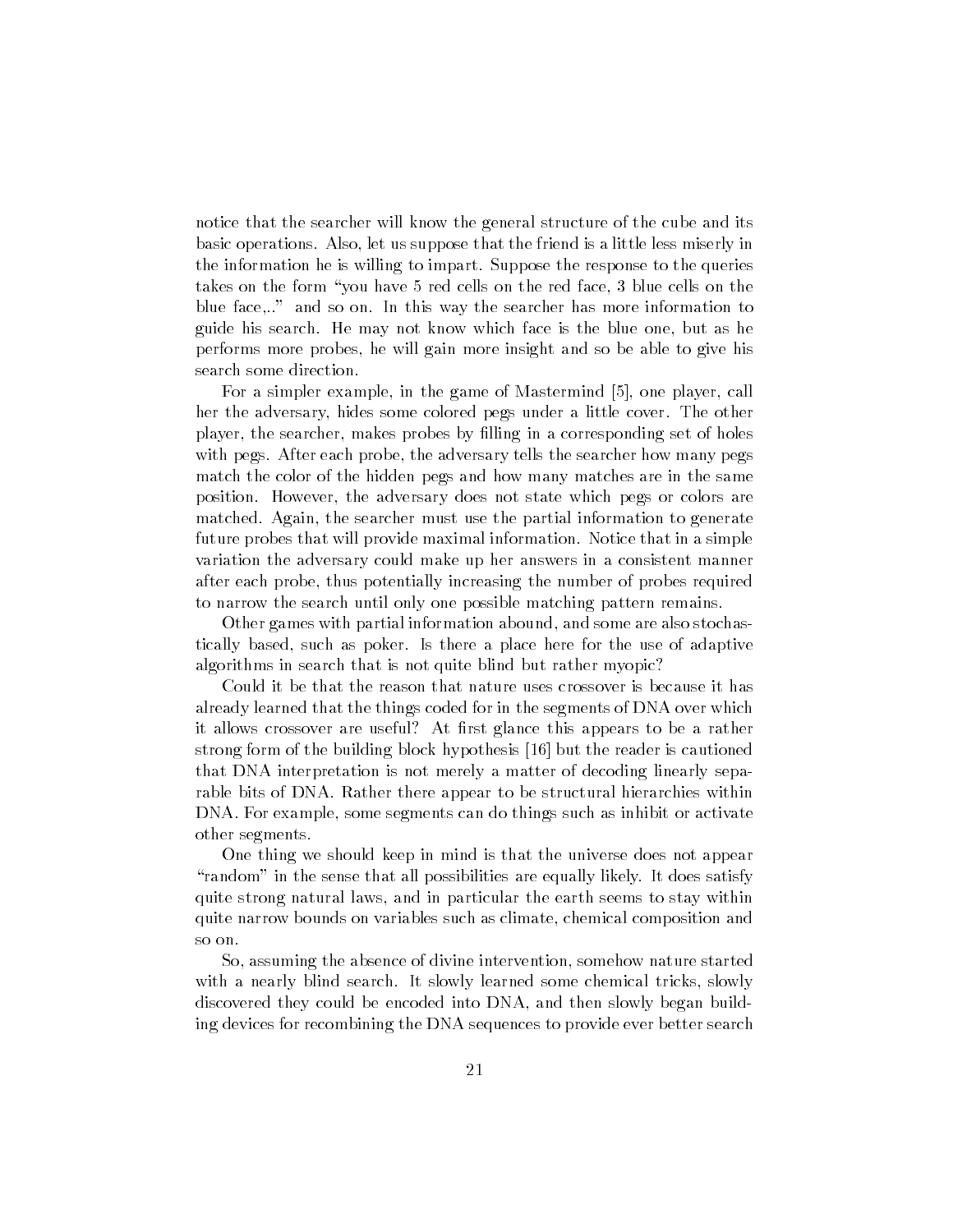strategies based on what it had learned so far Mutational error rates went down, as those systems allowing errors seldom survived. On the other hand, recombination, because it was becoming ever better tuned with the representation, was enhanced. Basically, crossover, inversion and other genetic operations tended to mix sequences that already coded for something useful within the device. Intuitively, mutation would tend not to.

If this picture is even remotely correct then part of the fitness of the genes that DNA encodes must be their ability to continue to carry useful information when mixed by the recombination operators. That is, not only must the encoding device evolve with the DNA but more particularly so must the operators. Once the search was no longer blind, that is as knowledge was built into the search system then evolution could be enormously speeded up

Now, if the operators are no longer blind but merely myopic, then they can no longer have universal application. In a strong sense, since a searchscape is in part defined by the operators and representation, the landscape being searched by evolution must also be evolving along with the operators devices and DNA. But how can life continue to increase in fitness if the evolution landscape has been restricted to some subset based on known tricks That is, if it has been to some extent decoupled from the background world it is the strong in This brings in the next bing question which is - which it anything, is this fitness that evolution is supposed to increase?"

#### 9 The Competitive Edge

Genetic search is not necessarily optimizing. It may only be competing in local events

For example, consider the following thought experiment. It would seem that the best way to collect sunlight while minimizing overhead costs in materials used would be to have a large flat leaf hugging the landscape. Or perhaps, if not a single leaf, then something akin to a low cover of moss. Trees are not close to optimal in this sense because they must invest in a tremendous infrastructure and much of it will be shaded and so not productive

Nevertheless, nature seems to favor trees. The reason is not that they can gather more sunlight (only so much hits the earth and the flat leaf could get it all) but rather that they prevent flat leaves from getting any sunlight. Thus, they have a competitive edge over flat leaves. In order to survive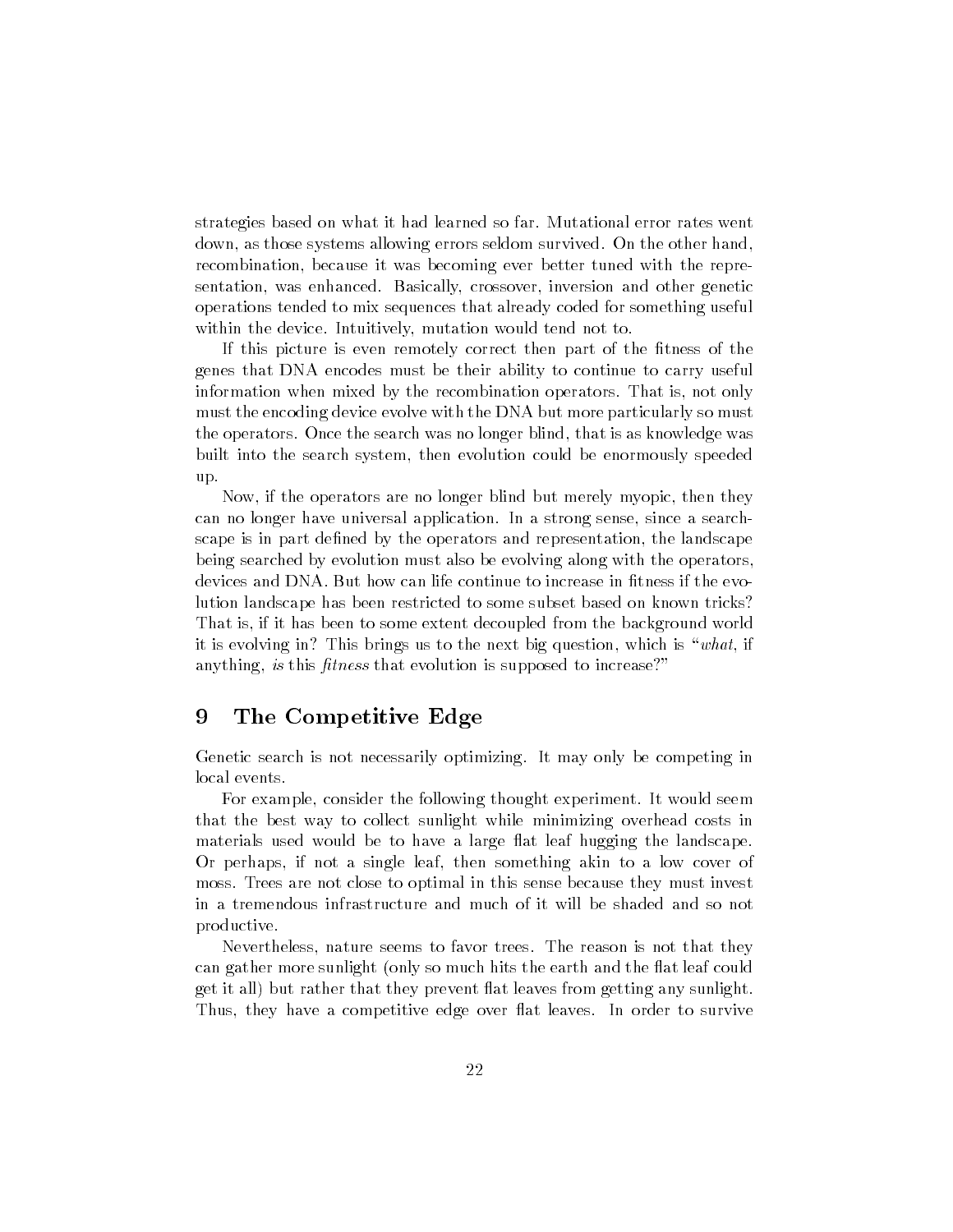you only need to compete with those next to you This is not necessarily consistent with any global idea of optimization or fitness.

So, is it possible then that evolution is not optimizing at all? Could it just be wandering around in some sort of emptyheaded mutual bashing contest

And finally, is the application of the NFL, indeed of the computational model to natural evolution meaningful, or mere sophistry?

### 10 Bad News/Good News

So what does all of this say about using genetic evolution as a model of search in optimization settings? Basically it says that the faith in using a GA as a blind search optimization engine is misplaced. It is based on an understanding of genetic evolution that does not necessarily apply within a computational optimization setting

In other words, there is no reason to believe that a genetic algorithm will be of any more general use than any other approach to optimization. And in particular, if a GA is going to be used, then the user will have to perform an analysis of the problem within the context of the GA and determine operations and representations that are compatible with the problem and will enhance the search. If heuristic methods are sufficient for the researchers problem then again there is no a priori reason to choose a GA over other standard heuristic programming methods that might lend themselves to the problem at hand

In fact, due to the complexity of interactions within a  $GA$ , this approach may well be more difficult on average than simply trying to solve the problem using conventional methods. With an evolutionary algorithm, the algorithm itself represents something of a black box with complex internal interactions between various operators and multitudes of parameter adjustments to the system with no clear and detailed understanding of how they interact. The researcher trying to solve a problem is then placed in the unfortunate po sition of having to find a representation, operators and parameter settings to make a poorly understood system solve a poorly understood problem In many cases he might be better served concentrating on the problem itself

Occasionally there may be problems where the GA paradigm is supe rior. In particular, for some problems the notion of combining results from various local searches to direct future search seems appealing. And hacking around in a semi-formal, semi-intuitive fashion sometimes yields reason-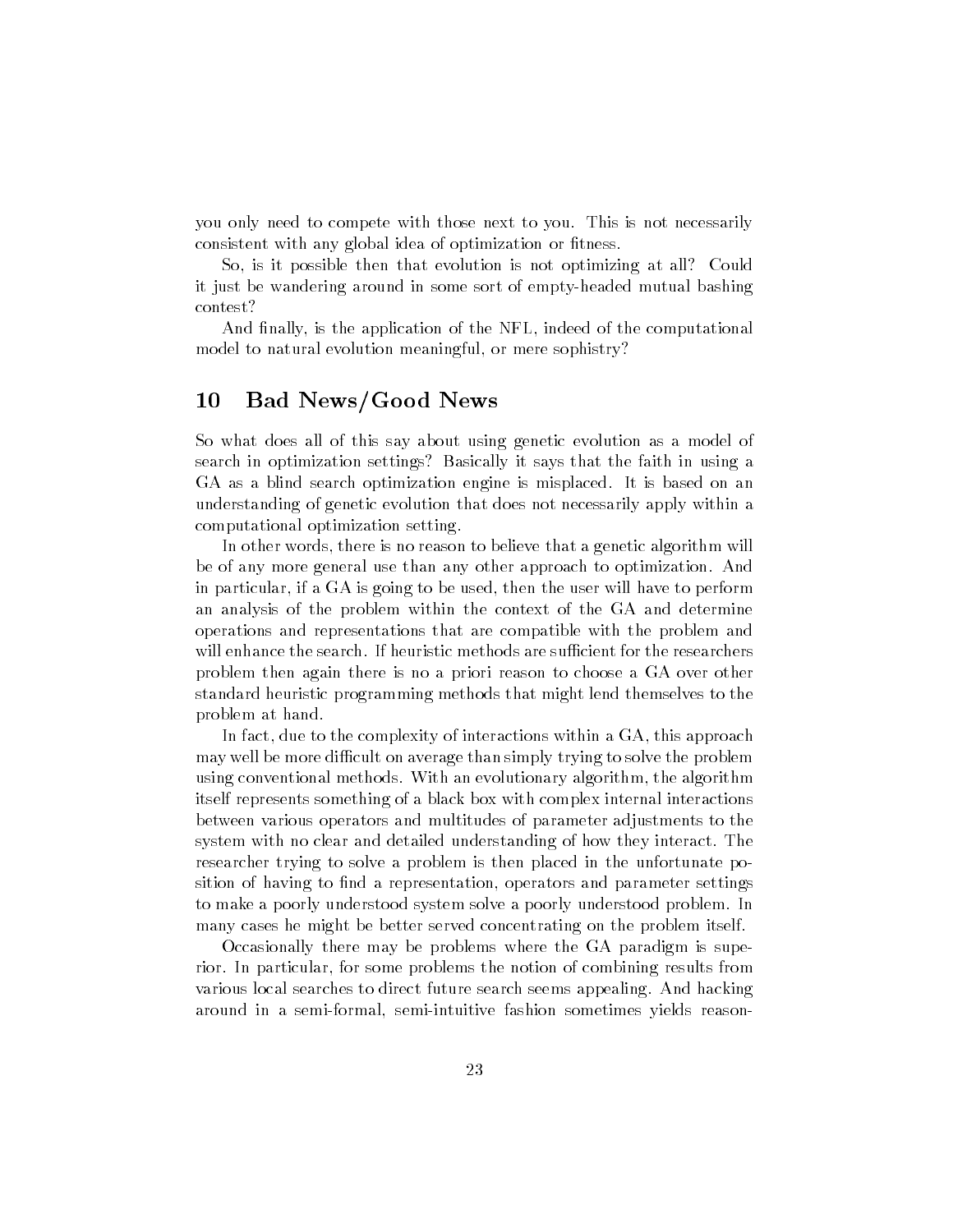able first results, along with new insights. Furthermore, even when other methods are carefully tuned to certain problems or instances, when these methods are combined the efficacy of the results are often hard to predict. For example, combining different heuristic local search graph coloring algorithms sometimes produced unexpected negative performance  $[10]$ . Thus, the complexity of GA internal interactions is not in itself sufficient reason to abandon further research

Much further basic research will be required to determine where GAs are most applicable. The fact of natural evolution does not indicate where these areas of applicability might be and it certainly yields no basis to claim GAs as a universal magic bullet. This message may be bad news or good news depending on whether you are looking for a quick fix problem solver, or an interesting and difficult domain for further research.

### References

- [1] Alfred V. Aho, John E. Hopcroft, and Jeffrey D. Ullman. The Design and Analysis of Computer Algorithms. Addison-Wesley Publishing Company, Inc.,  $1974$ .
- Lee Altenberg The schema theorem and prices theorem In L Darrell Whitley and Michael D. Vose, editors, Foundations of Genetic Algorithms in the form of the state of the state of the state of the state of the state of the state of the state o
- [3] David L. Battle and Michael D. Vose. Isomorphisms of genetic algorithms. In Gregory J. E. Rawlins, editor, Foundations of Genetic Algorithms pages Morgan Kaufmann
- [4] Gilles Brassard and Paul Brately. Fundamentals of Algorithmics. Prentice-Hall, Inc., 1996
- I at a characteristic Company and Company and Company and Company and Company and Company and Company and Compa
- [6] Daniel I. A. Cohen. *Introduction to Computer Theory*. John Wiley  $\&$ Sons, Inc., New York, New York, revised edition, 1990.
- [7] Jack Cohen and Ian Stewart. The collapse of chaos: discovering simplicity in a complex world. Viking, New York, 1994.
- [8] L. Comtet. *Advanced Combinatorics*. Reidel, Dordrecht, Holland, 1974.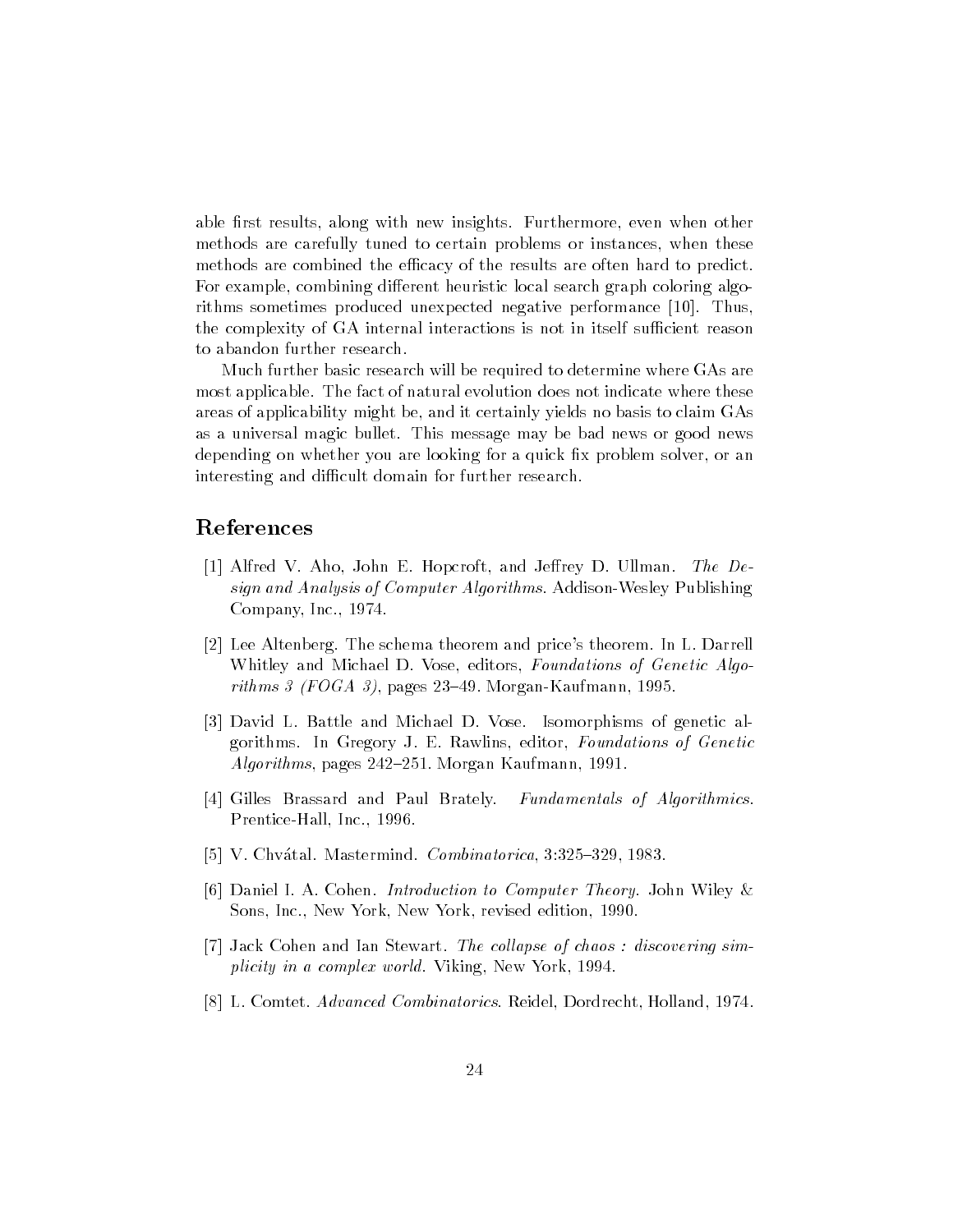- [9] Joseph Culberson. Mutation-crossover isomorphisms and the construction of discriminating functions Evolutionary Computation 311, 1994.
- [10] Joseph Culberson, Adam Beacham, and Denis Papp. Hiding our colors. In CP Workshop on Studying and Solving Real ly Hard Problems pages Cassis France September
- [11] Joseph C. Culberson. Iterated greedy graph coloring and the difficulty landscape Technical Report TR University of Alberta Depart ment of Computing Science Edmonton Alberta Canada TG H ftpcsualbertaca pubTechReportsualbertaca pubTechReportsualbertaca pubTechReportsualbertaca pubTechReportsualbe
- Joseph C Culberson and Feng Luo Exploring the kcolorable land scape with iterated greedy. In David S. Johnson and Michael A. Trick, editors Coloring-Coloring-Million Coloring-Coloring-Coloring-Second Dimacs Coloringmentation Challenge, DIMACS Series in Discrete Mathematics and Theoretical Computer Science. American Mathematical Society, 1995. to appear: preprint available http://web.cs.ualberta.ca/"joe/.
- [13] Lawerence Davis, editor. Handbook of Genetic Algorithms. Van Nostrand Reinhold
- [14] K.A. DeJong. Analysis of Behavior of a Class of Genetic Adaptive Systems. PhD thesis, The University of Michigan, 1975.
- [15] Michael R. Garey and David S. Johnson. Computers and Intractability: A Guide to the Theory of NP-Completeness. W. H. Freeman and Company, 1979.
- is a contract contract of the contract of the Search-Contract and Search-Contract and Search-Contract and Search *Machine Learning.* Addison-Wesley Publishing Company, Inc., 1989.
- [17] Larry Gonick and Mark Wheelis. Cartoon guide to genetics. Barnes and Noble, 1986.
- [18] John H. Holland. Adaptation in Natural and Artificial Systems. University of Michigan Press
- [19] Ming Li and Paul Vitányi. An Introduction to Kolmogorov Complexity and its Applications. Springer-Verlag, 1993.